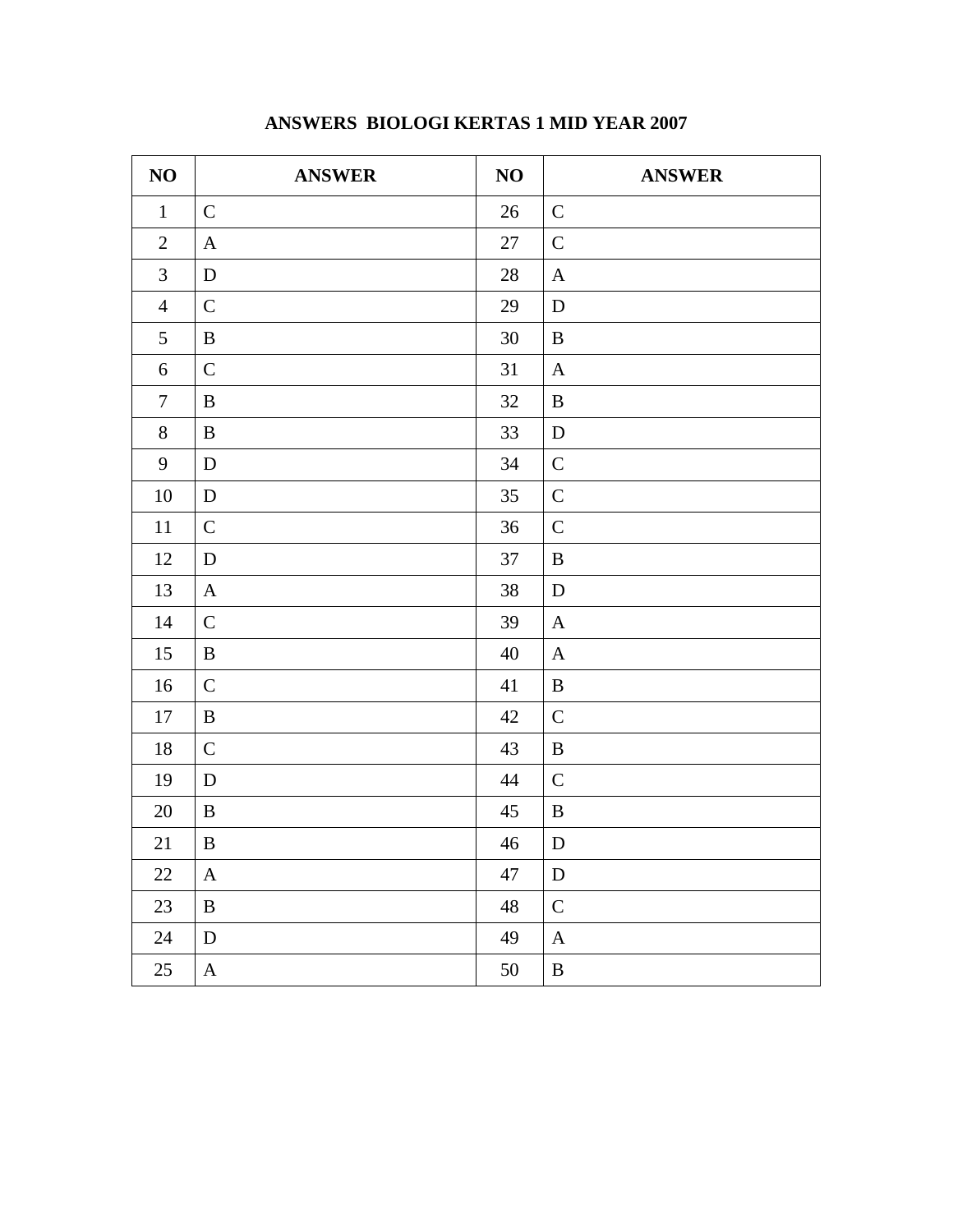## **Mark Scheme**

| N <sub>o</sub> | Sec.         | Accepted points / description / explanation                                                                                                                                                                                                                                                                                                  | M <sub>1</sub>                    | M              |
|----------------|--------------|----------------------------------------------------------------------------------------------------------------------------------------------------------------------------------------------------------------------------------------------------------------------------------------------------------------------------------------------|-----------------------------------|----------------|
|                |              |                                                                                                                                                                                                                                                                                                                                              |                                   | Sum            |
| 1              | a(i)         | Villus                                                                                                                                                                                                                                                                                                                                       | $\mathbf{1}$                      | 1              |
|                | (ii)         | Absorption of (digested)/ nutrients food                                                                                                                                                                                                                                                                                                     | 1                                 | 1              |
| 1              | $\mathbf b$  | P: Epithelium<br>$3=2M$<br>Q: Lacteal<br>$2=1M$<br>R: (blood) capillary<br>$1 = 0$                                                                                                                                                                                                                                                           | 1<br>$\mathbf{1}$<br>1            | $\overline{2}$ |
| 1              | $\mathbf{c}$ | P1: Its surface is provided with numerous micro villi (to increase the<br>surface area for absorption.)<br>P2: Its contain a network of blood capillaries (for the efficient<br>transport of digested food.)<br>P3: Its contain lymphatic system / lacteal (for absorption fatty acids<br>and glycerol.)                                     | $\mathbf{1}$<br>$\mathbf{1}$<br>1 | 3              |
| $\mathbf{1}$   | $\mathbf d$  | F1: Protein is digested / hydrolysed to amino acid<br>E2: Amino acid diffused in the blood capillaries through (epithelium<br>layer) by facilitated diffusion/active transport.<br>F2: Lipid is hydrolysed to fatty acid and glycerol.<br>E2: Each of them absorbed / diffused into lacteal/ lymphatic system<br>(through epithelium tissue) | $\mathbf{1}$<br>1<br>1<br>1       | $\overline{4}$ |
| 1              | $\mathbf e$  | F1: Excess protein/ amino acid is broken down by deamination<br>process.<br>E1: The final product of (deamination) is urea which is excreted<br>(through kidney).                                                                                                                                                                            | 1<br>1                            | $\overline{2}$ |
|                |              | <b>TOTAL</b>                                                                                                                                                                                                                                                                                                                                 |                                   | 13             |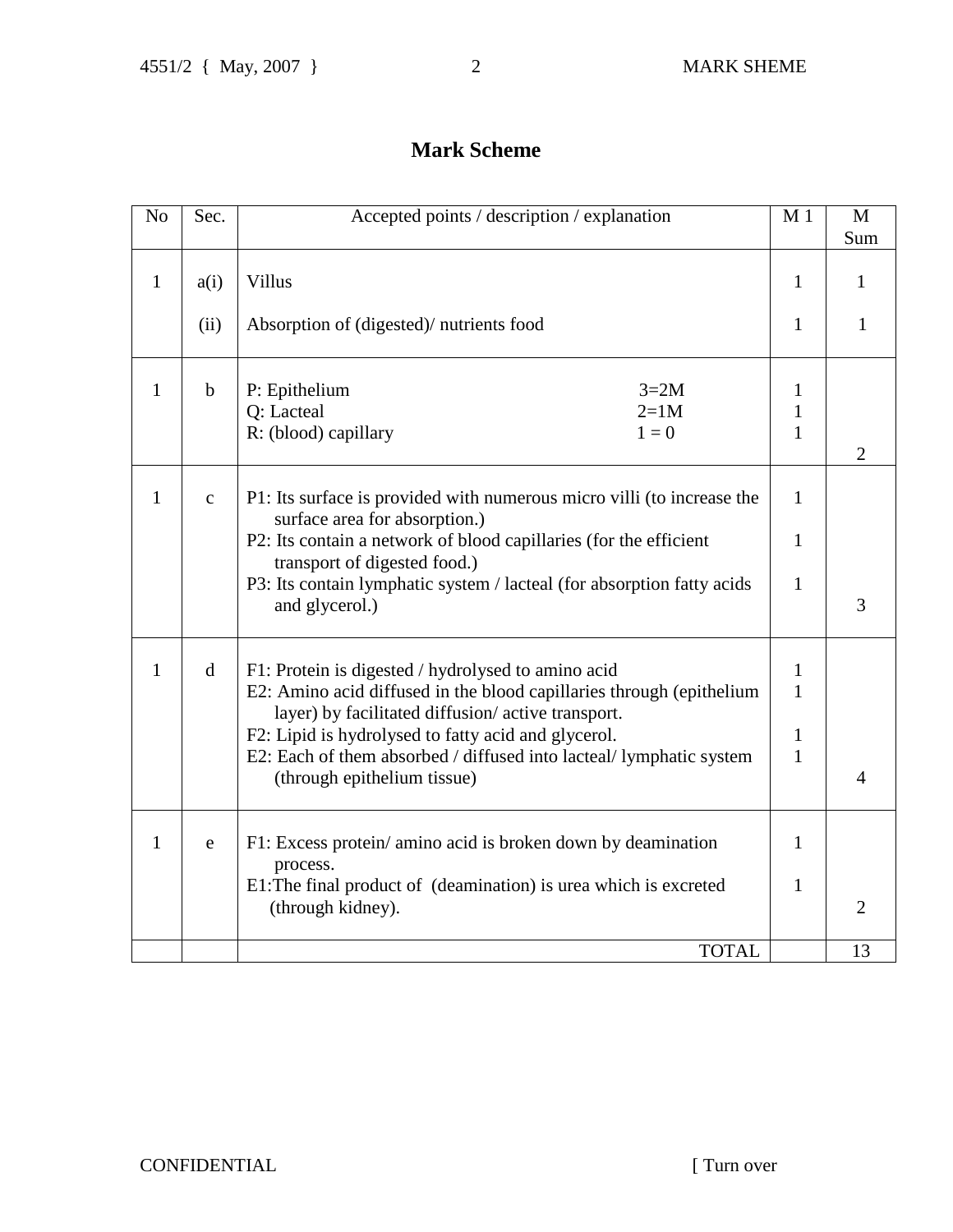| No | Sec.        | Accepted points / description / explanation                                                                                                                                    | M <sub>1</sub>                    | M Sum          |
|----|-------------|--------------------------------------------------------------------------------------------------------------------------------------------------------------------------------|-----------------------------------|----------------|
| 2  | (a)         | P: Cell<br>Q: Organ<br>R: System                                                                                                                                               | 1<br>$\mathbf{1}$<br>$\mathbf{1}$ | 3              |
|    | (b)         | S: Xylem vessels / tracheids<br>$T:$ Stem / root / leaf                                                                                                                        | 1<br>$\mathbf{1}$                 | $\overline{2}$ |
|    | $\odot$     | <b>Mitosis</b>                                                                                                                                                                 | $\mathbf{1}$                      | 1              |
|    | (d)         | 44                                                                                                                                                                             | 1                                 | $\mathbf{1}$   |
|    | (e)         | P Undergo cell specialization whereas K does<br>F:<br>not undergo cell specialization<br>P Has specific shape / structure for specific<br>$E$ :<br>function, K has basic shape | $\mathbf{1}$<br>1                 | $\overline{2}$ |
|    | (f)(i)      | Carries water and mineral salts from the roots to the<br>stems and leaves // provides mechanical support.                                                                      | 1                                 | $\mathbf{1}$   |
|    | (f)<br>(ii) | The tissue consists of hollow vessels joined end to<br>end // It has a continuous tube from the roots to the<br>leaves.                                                        | 1                                 |                |
|    |             | The wall are thickened with lignin $//$ It is strong.<br>$*$                                                                                                                   | 1                                 | $\overline{2}$ |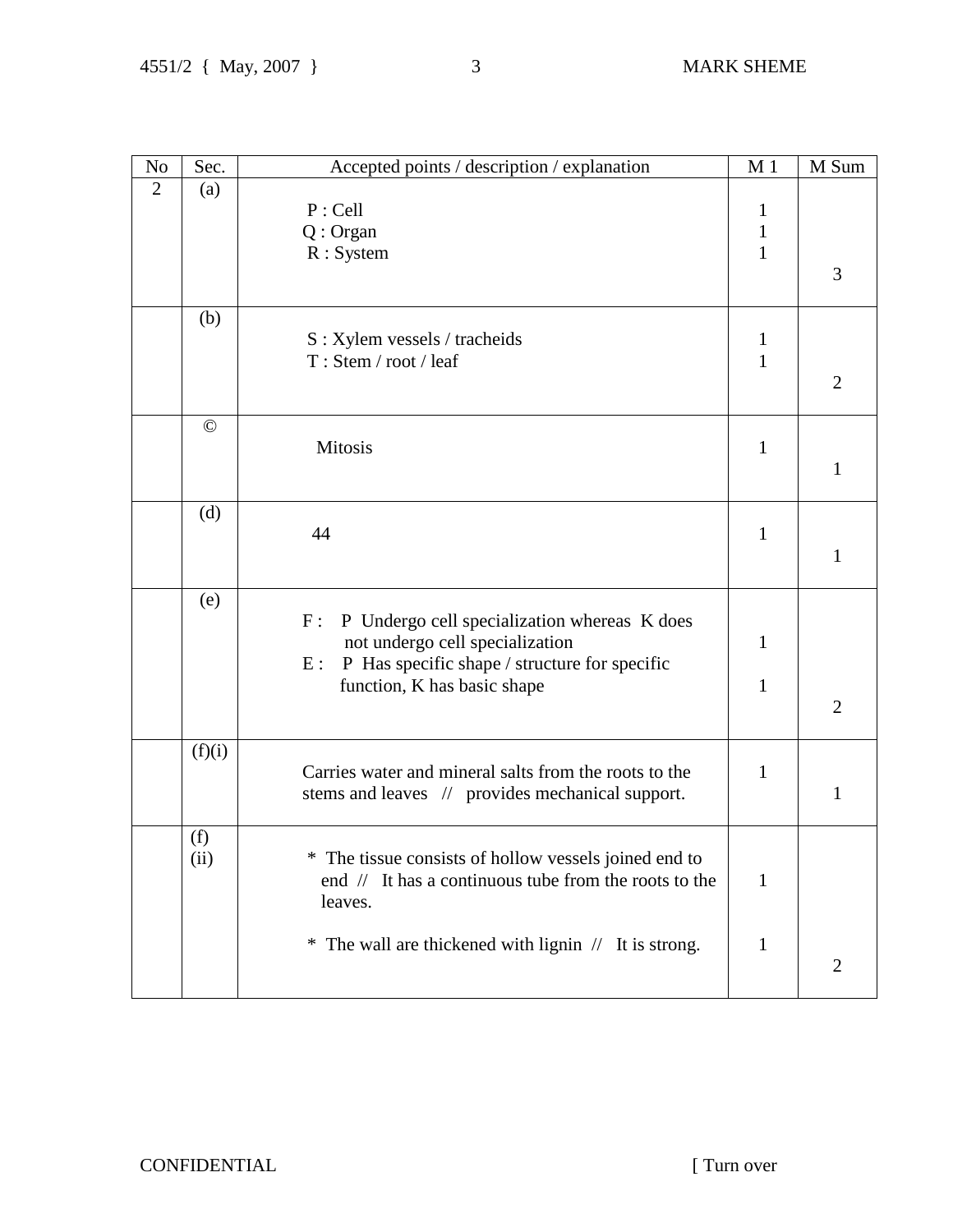| No.<br><b>Item</b> | <b>Section</b> | <b>Accepted point / Description / Explanation</b>                                                                                                                                                                                                                                                                                                                                                                                                 | $\mathbf{M1}$                         | M <sub>2</sub><br><b>Sum</b>             |
|--------------------|----------------|---------------------------------------------------------------------------------------------------------------------------------------------------------------------------------------------------------------------------------------------------------------------------------------------------------------------------------------------------------------------------------------------------------------------------------------------------|---------------------------------------|------------------------------------------|
| 3                  | (a)(i)         | R: Submerged plant<br>S: Floating plant<br>T: Amphibian plant / emergent plant                                                                                                                                                                                                                                                                                                                                                                    | $\mathbf{1}$<br>1<br>1                | 3                                        |
|                    | (a)(ii)        | R: Plenty of green leaves to absorb light // stem with air<br>spaces for support /gas exchange // epidermis of leaf<br>and stem is permeable to water and dissolved gas//<br>reproduction by vegetative propagation (asexual)<br>S: Leaf petiole have plenty of air spaces for floating //<br>extensive root system to absorb minerals and water /<br>reproduction by vegetative propagation (asexual)                                            | 1<br>$\mathbf{1}$                     | $\overline{2}$                           |
|                    | (b)            | F1: Light intensity in pond water is reduced, lowering<br>the water temperature.<br>P1: encouraging the growth of aquatic organisms<br>F2: decomposation of dead successor increase the<br>minerals content /nutrient in trhe pond water<br>P2: encouraging growth of other successor population<br>F3: Decomposed of dead successor were sink and<br>deposited on the base of pond<br>P3: the pond becomes shallow / depth of pond is<br>reduced | $\mathbf{1}$<br>1<br>1<br>1<br>1<br>1 | F1P1/<br>F2P2/<br>F3P3<br>$\overline{2}$ |
|                    | (c)(i)         | Total no of Calocasia sp<br>Density of<br>Calocasia<br>Total no of quadrats X area of quadrats<br>sp.<br>$= 28 / (5 \times 4)$<br>$= 1.4$ per meter square                                                                                                                                                                                                                                                                                        | 1<br>$\mathbf{1}$                     | 2                                        |
|                    | (c)(ii)        | Use of excess fertiliser courses increase in of the number<br>floating plants<br>Penetration of sunglight in the water reduce                                                                                                                                                                                                                                                                                                                     | 1<br>$\mathbf{1}$                     |                                          |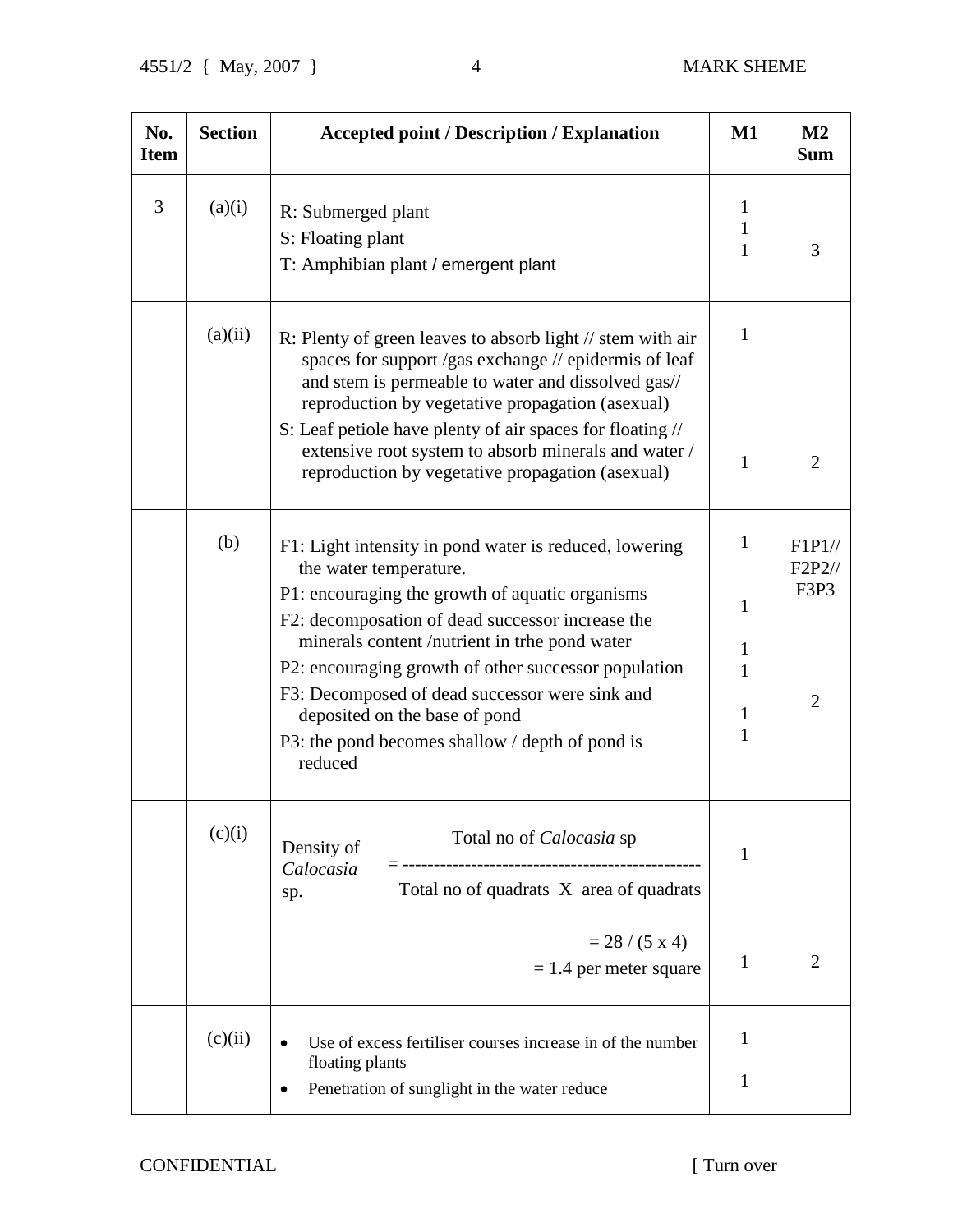|           | TOTAL                                                                                                           |       |
|-----------|-----------------------------------------------------------------------------------------------------------------|-------|
|           | oxygen decrease / increase BOD<br>Aquatic organism will die (lack of oxygen)                                    |       |
| $\bullet$ | Algae / phytoplankton will die and food chain disturbed<br>The number of decomposing organism increase, soluble | Any 3 |

| Question | Criteria                                                                                                                                                                                                  |              | <b>Marks</b>   | <b>Remarks</b>     |
|----------|-----------------------------------------------------------------------------------------------------------------------------------------------------------------------------------------------------------|--------------|----------------|--------------------|
| 4(a)(i)  | Connective tissues/bone                                                                                                                                                                                   | 1            |                |                    |
| (a)(ii)  | Muscle tissue                                                                                                                                                                                             | $\mathbf{1}$ | $\overline{2}$ |                    |
| (b)      | Bone: F- Able to withstand compression<br>/provides protection to organs and gives support<br>to the body.<br>E-Consists of cells embedded in a matrix of<br>collagen which are hardened and strengthened | $\mathbf{1}$ |                |                    |
|          | by mineral deposits eg. calcium                                                                                                                                                                           | 1            | $\overline{2}$ |                    |
|          | Muscle: F- Able to produce movements to<br>bones by pulling on the tendons<br>E- Consists of long muscle fibres which can<br>contract and relax.                                                          | $\mathbf{1}$ |                |                    |
|          | - muscles work in pairs and are antagonistic in<br>action                                                                                                                                                 | 1            | $\overline{2}$ |                    |
| (c)      | Circle the hinge joints only eg. elbow joint,<br>knee joint                                                                                                                                               | $\mathbf{1}$ | 1              |                    |
| (d)(i)   | Muscle cramp                                                                                                                                                                                              | $\mathbf{1}$ | $\mathbf{1}$   |                    |
| (ii)     | Muscular dystrophy:<br>F- Progressive degeneration and weakness of<br>the skeletal muscles that control movement                                                                                          | 1            |                |                    |
|          | $E$ - caused by a mutated gene in the X<br>chromosome.<br>Arthritis:                                                                                                                                      | $\mathbf{1}$ | $\overline{2}$ |                    |
|          | F- Skeletal disorder involves inflamed and<br>painful joints eg. stiff knees                                                                                                                              | 1            |                |                    |
|          | E-caused by wear and tear of cartilage                                                                                                                                                                    | 1            | $\overline{2}$ |                    |
|          |                                                                                                                                                                                                           |              | 12             | <b>Total marks</b> |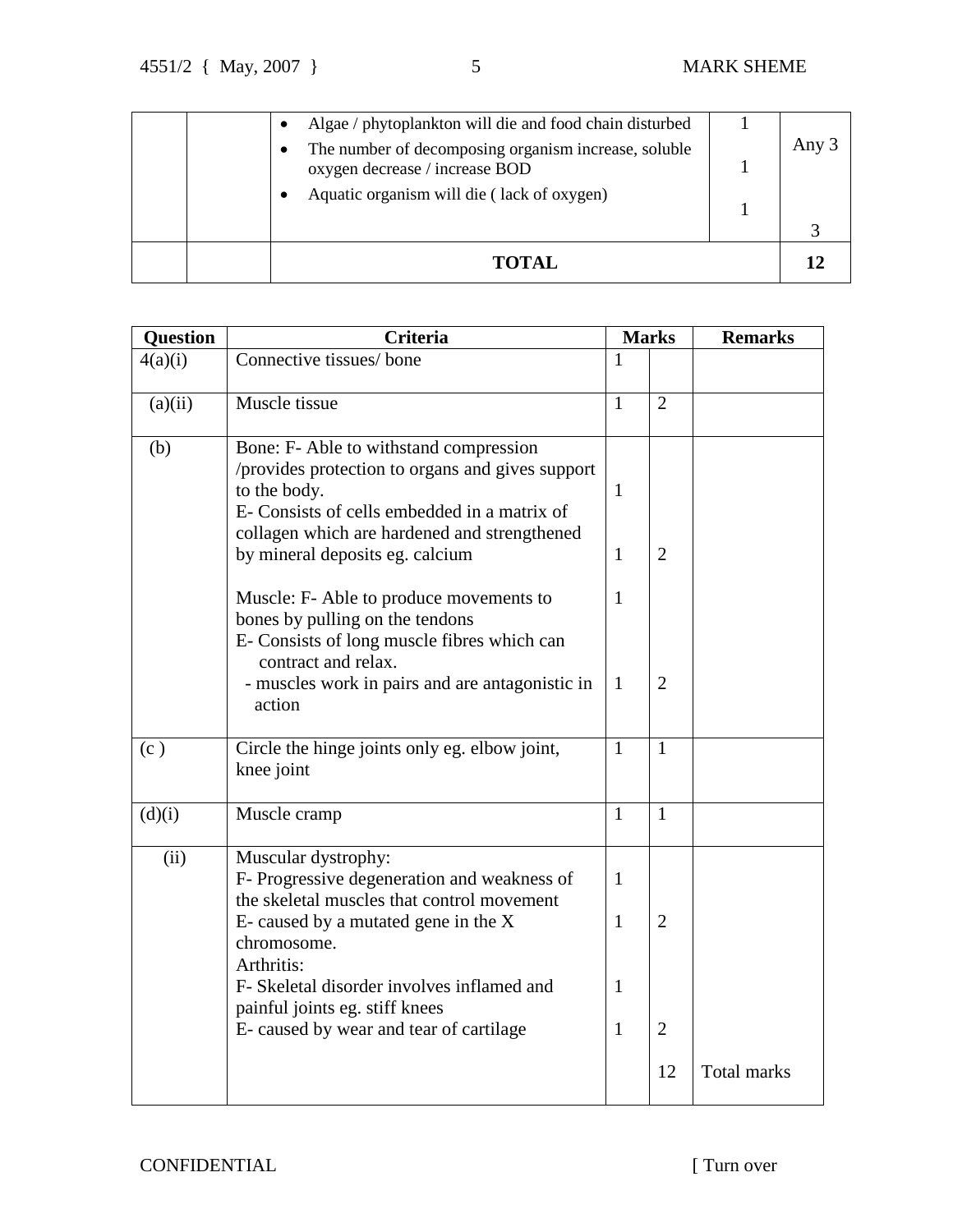| N <sub>o</sub> | Sec.        | Accepted points / description / explanation                                                  | M <sub>1</sub>        | M              |
|----------------|-------------|----------------------------------------------------------------------------------------------|-----------------------|----------------|
| 5              |             | R : glomerulus / Malphigian capsule                                                          |                       | Sum            |
|                | a           | 4 correct answers $= 2$<br>$:$ loop of Henle<br>S.                                           |                       |                |
|                |             | 2 or 3 correct answers $= 1$<br>; collecting tubule / duct<br>T                              |                       | 2              |
|                |             | : Blood vessel<br>U                                                                          |                       |                |
|                | $\mathbf b$ | What happens in R?                                                                           |                       |                |
|                |             | ultra-filtration process                                                                     |                       |                |
|                |             | due to difference in partial pressure of blood in afferent and                               |                       |                |
|                |             | efferent arteriole                                                                           |                       |                |
|                |             | some components of blood plasma (at least two examples/                                      |                       |                |
|                |             | glucose, amino acids, water, salts) is filtered out (from<br>glomerulus) into Bowman capsule | max<br>$\overline{2}$ |                |
|                |             |                                                                                              |                       |                |
|                |             |                                                                                              |                       |                |
|                |             | What happens in S?                                                                           |                       |                |
|                |             | -reabsorption of water (into blood vessel) by osmosis                                        | max                   |                |
|                |             | -reabsorption of salt / NaCl by facilitated diffusion                                        | 1                     | 3              |
|                |             |                                                                                              |                       |                |
|                | $\mathbf c$ | protein plasma<br>red blood cells                                                            | 1<br>1                | 2              |
|                |             |                                                                                              |                       |                |
|                | d           | Elimination of urea in haemodialysis unit:                                                   |                       |                |
|                |             | by a diffusion process                                                                       | $\mathbf 1$           |                |
|                |             | from a region of higher concentration of urea in the blood                                   | 1                     |                |
|                |             | into dialysate where urea concentration is lower.                                            |                       |                |
|                |             | through cellophane / dialysis membrane (which is                                             | 1                     | 2              |
|                |             | semipermeable)                                                                               |                       |                |
|                | e           | The function of haemodialysis machine in regulating osmotic                                  |                       |                |
|                |             | pressure of a kidney patient:                                                                |                       |                |
|                |             | osmosis also takes place between dialysate and blood plasma                                  | 1                     |                |
|                |             | flowing in the dialysis tube                                                                 |                       |                |
|                |             | provided that the dialysate is isotonic to the blood plasma of                               | 1                     |                |
|                |             | normal person<br>thus enables regulation of normal osmotic pressure / amount                 | 1                     | Ma             |
|                |             | of water in the patient's body fluid.                                                        |                       | X              |
|                |             |                                                                                              |                       | $\overline{2}$ |
|                | $\mathbf f$ | Addition of anticoagulant:                                                                   |                       |                |
|                |             | to prevent blood clot in the dialysis unit.                                                  | 1                     | 1              |
|                |             |                                                                                              |                       |                |
|                |             | Total mark                                                                                   |                       | 12             |
|                |             |                                                                                              |                       |                |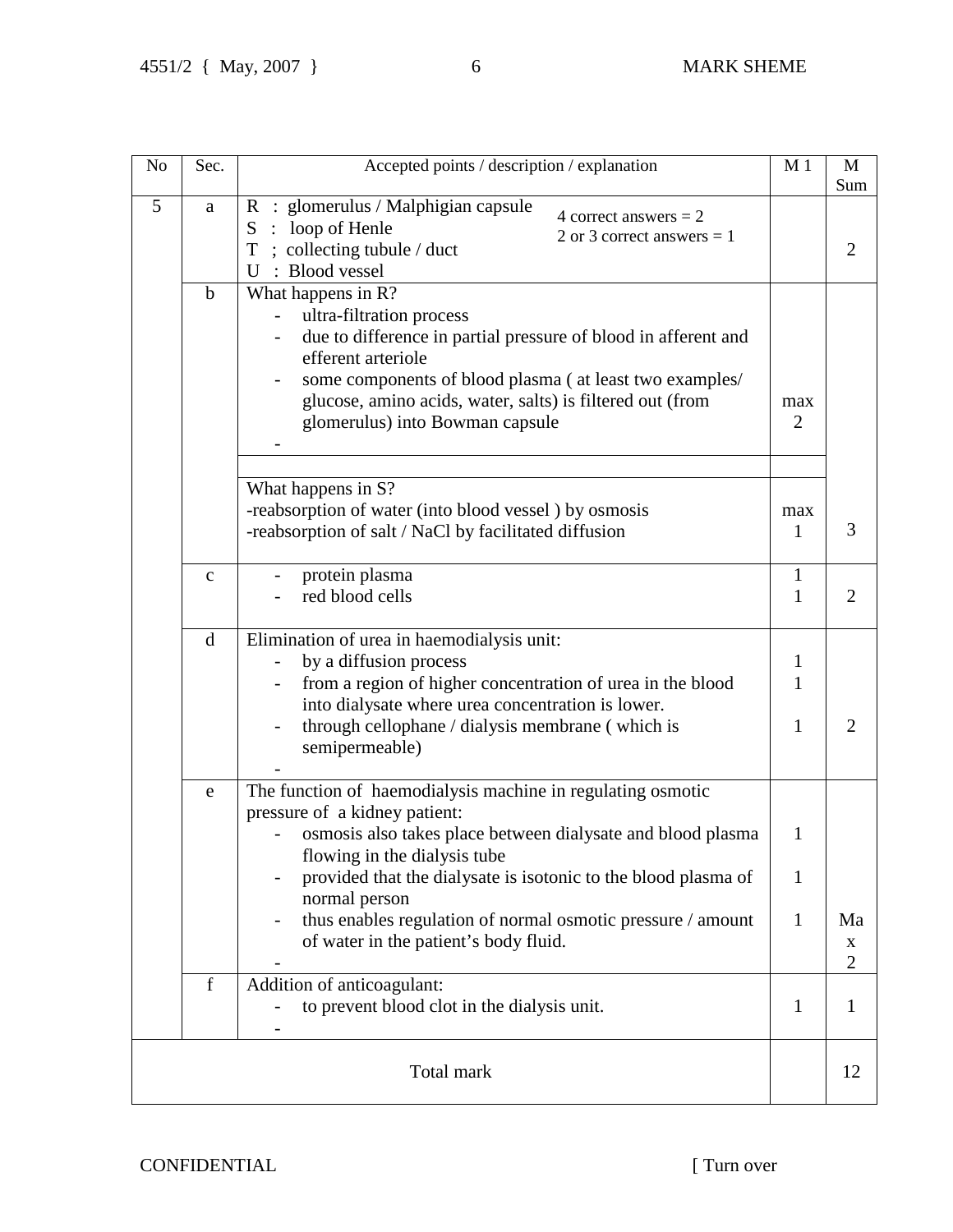### **Section B**

| N <sub>o</sub> | Sec.        | Accepted points / description / explanation                                                                                                                                                                                                                                                                                                                                               | M <sub>1</sub>               | M Sum |
|----------------|-------------|-------------------------------------------------------------------------------------------------------------------------------------------------------------------------------------------------------------------------------------------------------------------------------------------------------------------------------------------------------------------------------------------|------------------------------|-------|
| 6              | a(i)        | <b>Open Circulatory system</b><br>P1: Present in some invertebrates<br>P2: includes an open space (the haemocoel) in which haemolymph<br>directly bathes body tissues.                                                                                                                                                                                                                    | 1<br>$\mathbf{1}$            |       |
|                |             | <b>Close circulatory system</b><br>P1: Present in all vertebrates<br>P2: Blood is entirely enclosed within blood vessel                                                                                                                                                                                                                                                                   | $\mathbf{1}$<br>$\mathbf{1}$ | Max:3 |
| 6              | a(i)        | The advantanges of having double circulatory system:-<br>F1: oxygenated blood returns to the heart to be pumped again<br>before being distributed to the rest of the body.<br>E1: this increases the pressure of the blood and the rate of flow,<br>thereby speeding up the delivery of oxygen to the tissues and<br>organs.                                                              | 1<br>1                       | 2     |
| 6              | $\mathbf b$ | Similarity:<br>P1: Blood flow is in one direction<br>P2: Both is provide with heart to pump the blood<br><b>Differences:</b>                                                                                                                                                                                                                                                              | 1<br>1                       |       |
|                |             | <b>Closed circulatory system</b><br><b>Open circulatory system</b><br>Blood circulates in the blood<br>Blood flows partly in blood<br>vessel and partly in the<br>vessels<br>haemocoel<br>Contains no red blood cell<br>Only contains red blood cell to<br>(transport) oxygen<br>Blood pressure is high<br>Blood pressure is low<br>There is multiple heart<br>There is only single heart | 1<br>1<br>1                  | Max:5 |
|                | c(i)        | P1: When a blood vessel is damaged<br>P2: the collagen fibres in the wall of the blood vessel exposed to<br>blood.<br>P3: platelets stick to the exposed collagen fibres<br>P4: (and than) a cluster of platelets develops / platelets aggulitinate                                                                                                                                       | $\mathbf{1}$<br>1<br>1<br>1  |       |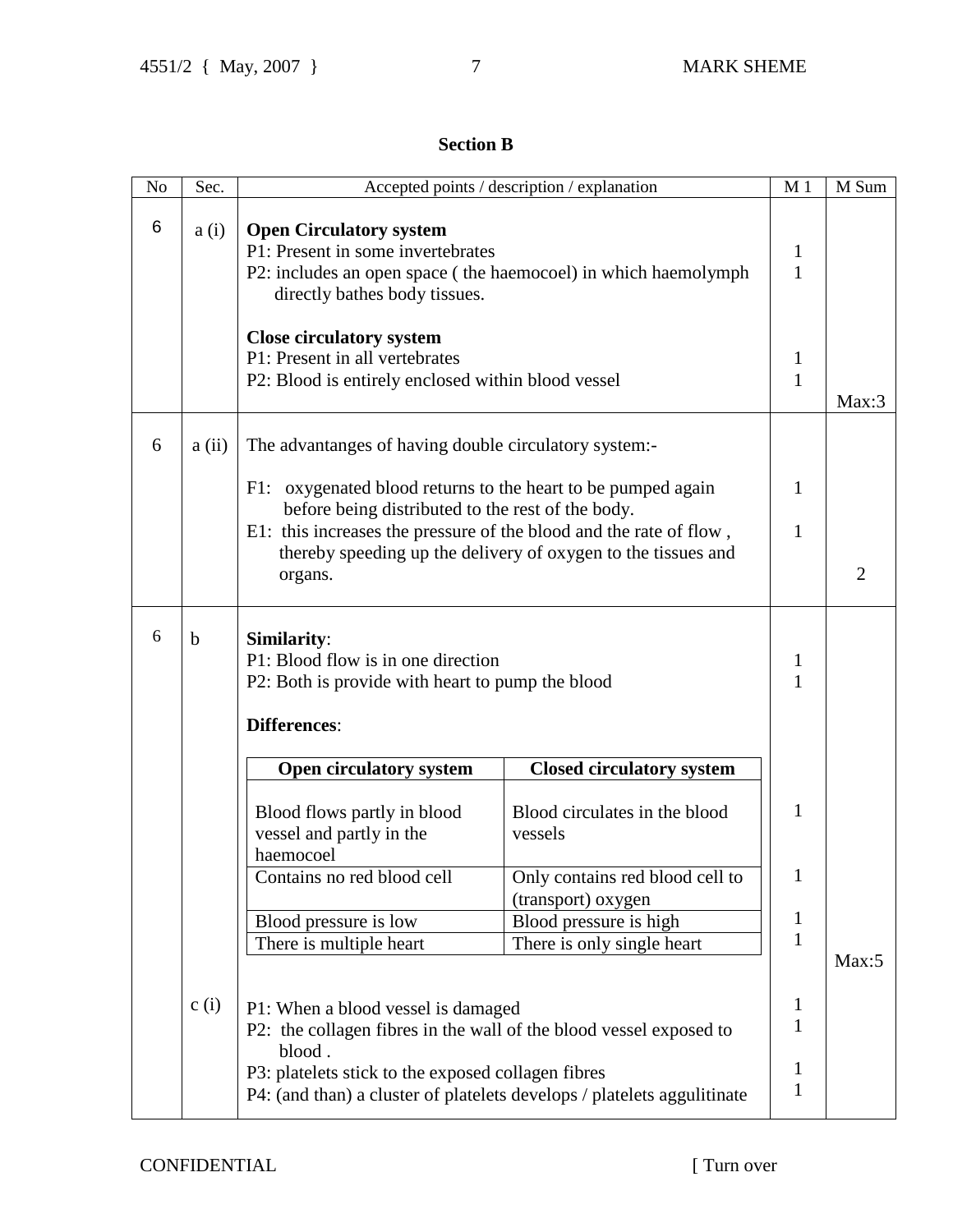|      | P5: The platelet release a protein called thromboplastin/<br>thrombokinase.                                         |     |
|------|---------------------------------------------------------------------------------------------------------------------|-----|
|      | P6: Thromboplastin in the present of calsium and vitamin K convert<br>prothrombin to thrombin.                      |     |
|      | P7: Thrombin acts as an enzyme to convert the soluble plasma<br>protein fibrinogen into fibrin filaments.           |     |
|      | P8: Fibrin (filaments) form a sticky network of fibres that traps red<br>blood cells. Finally blood clot is formed. |     |
| c(i) | F1: lack of factor VIII / clotting factor                                                                           |     |
|      | E1: its formation / synthesis is controlled by a specific gene.                                                     |     |
|      | E2: the genes is located in the x chromosomal                                                                       | max |

| No             | <b>Bhg</b>  | Fakta / Penerangan                                                                                                                                                                                                                                                                                                                                                                                                                                                                                                                                                                                                                              | M <sub>1</sub>        | M        |
|----------------|-------------|-------------------------------------------------------------------------------------------------------------------------------------------------------------------------------------------------------------------------------------------------------------------------------------------------------------------------------------------------------------------------------------------------------------------------------------------------------------------------------------------------------------------------------------------------------------------------------------------------------------------------------------------------|-----------------------|----------|
|                |             |                                                                                                                                                                                                                                                                                                                                                                                                                                                                                                                                                                                                                                                 |                       | Jum      |
| $\overline{7}$ | a           | Things that happen in the central nervous system (in the figure):<br>impulse in the afferent neurone arrives at the synaptic knop /<br>synapse<br>causes the synaptic vesicles (containing neurotransmitter<br>substances / acetylcholine ) to move towards presynaptic<br>membrane<br>releases neurotransmitter substance into the synaptic cleft<br>which then move across the synaptic cleft and combine with the<br>$\overline{\phantom{a}}$<br>(receptor site at the ) postsynaptic membrane/ membrane of<br>interneurone / efferent neurone<br>and produces / generates nervous impulse in the interneurone /<br>efferent / motor neurone | 1<br>1<br>1<br>1<br>1 | max<br>4 |
|                | $\mathbf b$ | Transmission of impulse from receptor to the muscle fibre:<br>receptor is stimulated by the stimulus and generate impulse<br>impulse is transmitted along dendrites to cell body<br>(the impulse is ) then transmiitted along the axon of afferent /<br>sensory neurone to the central nervous system.<br>the impulse then crosses the synapse in CNS / spinal cord / brain<br>and transmitted to the inteneurone/ efferent neurone<br>which delivers the impulse to the neuro-muscular synapse /<br>synaptic knop<br>the impulse is transmitted across the synapse by chemical means /<br>in the form of neurotransmitter to the muscle fibre  | 1<br>1<br>1<br>1      | Max      |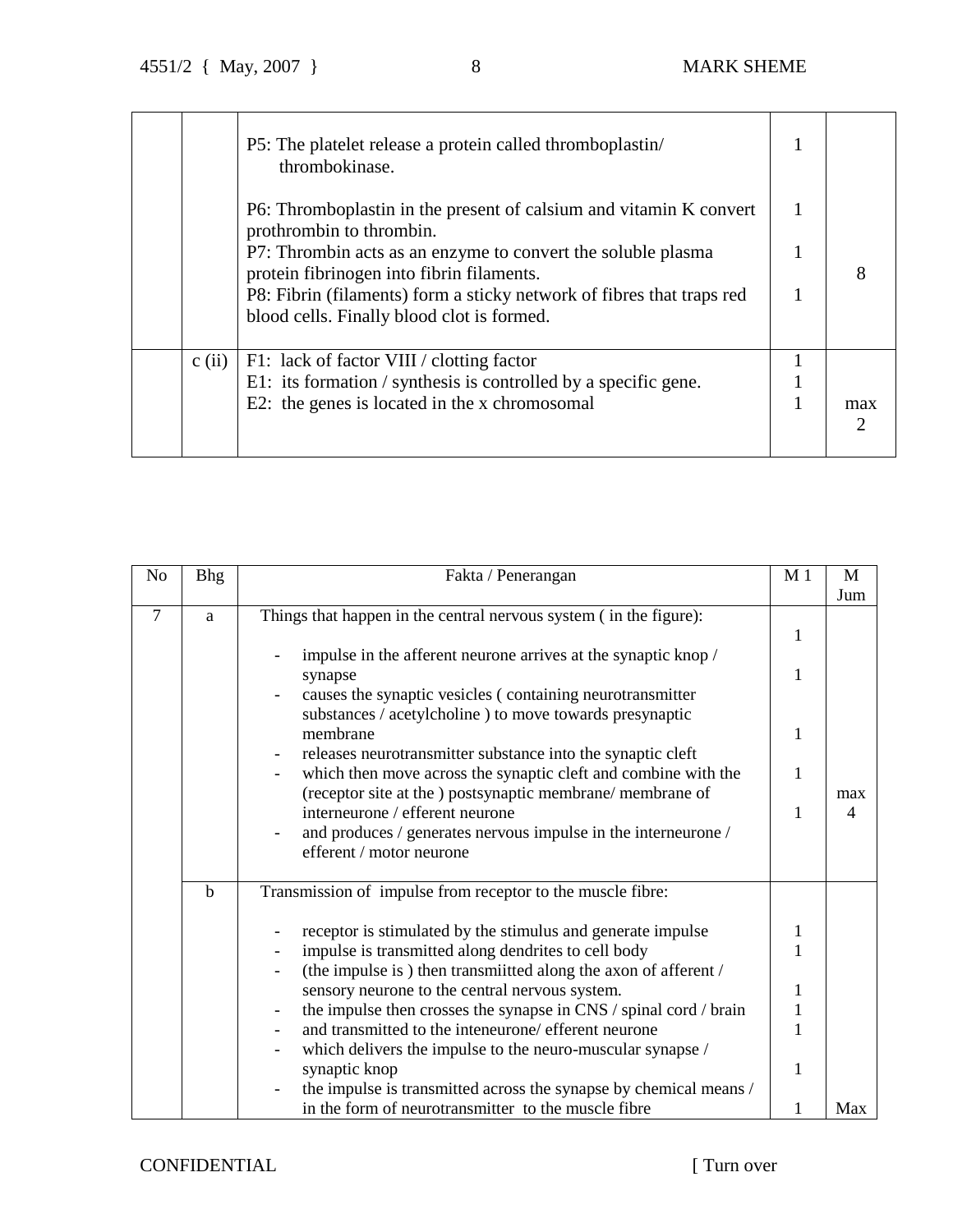|              | the subsequent impulse is generated in the muscle fibre, causing it<br>to contract                 | 6   |
|--------------|----------------------------------------------------------------------------------------------------|-----|
| $\mathbf{C}$ | Role of endocrine system and nervous system in regulation of body<br>temperature:                  |     |
|              | Role of endocrine system:                                                                          |     |
|              | -human body temperature is partly determined by the rate of metabolic<br>reactions in body tissues |     |
|              | -which is in turn regulated by the hormone, thyroxine / thyroid hormone                            |     |
|              | -higher level of thyroxine in the blood increases the metabolic rate                               |     |
|              | and thus increases the generation of heat in the body / increases the                              |     |
|              | body temperature // the opposite when there is lower level of thyroxine<br>in the blood            |     |
|              | -the release of thyroxin is under the control of another hormone from                              |     |
|              | pituitary <i>i.e</i> thyroid stimulating hormone                                                   | Max |
|              | -which is stimulated by another hormone from hypothalamus                                          | 4   |
|              |                                                                                                    |     |

| Role of nervous system :                                                                                                                |     |
|-----------------------------------------------------------------------------------------------------------------------------------------|-----|
| increase / decrease / change of the surrounding temperature is<br>$\overline{\phantom{a}}$<br>detected by thermal receptors in the skin |     |
| the impulse is then sent to hypothalamus<br>$\overline{\phantom{a}}$                                                                    |     |
| which initiates the negative feedback mechanism (in order to<br>maintain the normal body temperature)                                   |     |
| hypothalamus transmits impulse to the hot / cold centres in the<br>$\overline{\phantom{a}}$<br>brain                                    |     |
| that will bring about :<br>$\overline{\phantom{a}}$<br>decrease / increase sweating,                                                    |     |
| vasodilation / vasoconstriction and                                                                                                     | Max |
| the raising / lowering of skin hairs                                                                                                    | 6   |
| shivering                                                                                                                               |     |
|                                                                                                                                         |     |
| Total                                                                                                                                   | 20  |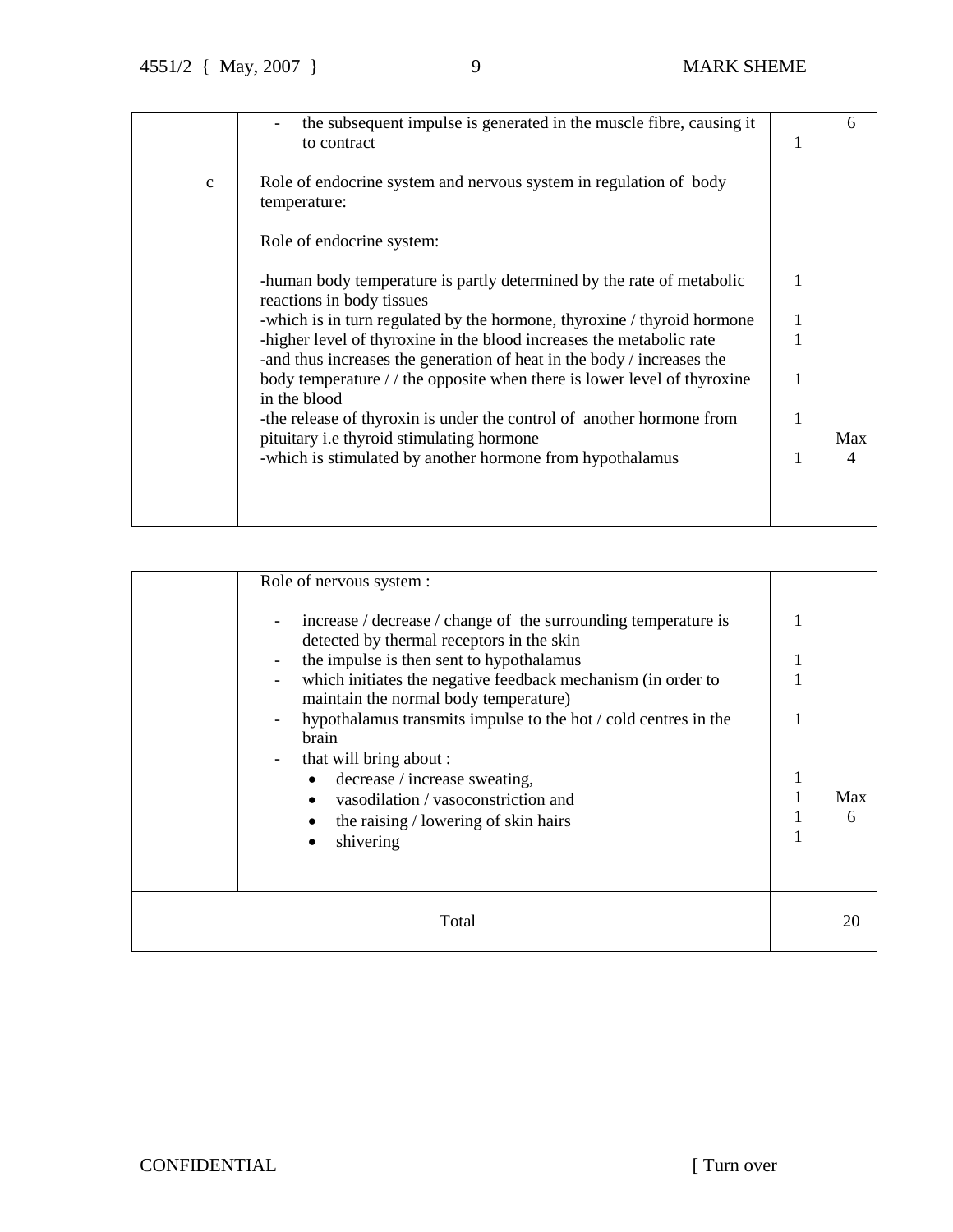| N <sub>o</sub> | Sec. | Accepted points / description / explanation                                                                                                                                                                                                                                                                                                                                                                                                                      | M <sub>1</sub>   | M<br>Sum |
|----------------|------|------------------------------------------------------------------------------------------------------------------------------------------------------------------------------------------------------------------------------------------------------------------------------------------------------------------------------------------------------------------------------------------------------------------------------------------------------------------|------------------|----------|
| 8              | (a)  | exhaled air<br>Blood entering the blood<br>Blood leaving the<br>inhaled air<br>capillary has a higher partial<br>has a<br>pressure of carbon dioxide<br>alveolus<br>higher partial pressure<br>and a lower partial pressure<br>of <sub>2</sub><br>and a lower<br>of oxygen.<br>partial pressure of<br>Carbon dioxide<br>diffuses out of<br>blood plasma.<br>of oxygen, low partial<br>pressure of carbon<br>dioxide.<br>Oxygen diffuses into<br>red blood cells. |                  |          |
|                |      | Diagram<br>1 <sub>m</sub><br>Label<br>1 <sub>m</sub><br>$\equiv$                                                                                                                                                                                                                                                                                                                                                                                                 | $\mathbf 1$<br>1 |          |
|                |      | $F$ - The partial pressure of oxygen in the alveolus is higher<br>then the partial pressure of oxygen in the blood<br>capillaries                                                                                                                                                                                                                                                                                                                                | 1                |          |
|                |      | E - Oxygen diffuse from alveolus into blood capillaries.                                                                                                                                                                                                                                                                                                                                                                                                         | 1                |          |
|                |      | F - The partial pressure of carbon dioxide in the blood<br>capillaries of the alveolus is higher then the partial<br>pressure of carbon dioxide in the alveolus.                                                                                                                                                                                                                                                                                                 | 1                |          |
|                |      | Carbon dioxide diffuses out of the blood capillaries into<br>E -<br>the alveolus to be expelled out during exhalation                                                                                                                                                                                                                                                                                                                                            | 1                |          |
|                |      | - The alveolus wall is only one cell thick.<br>F                                                                                                                                                                                                                                                                                                                                                                                                                 | 1                |          |
|                |      | E - This enables oxygen and carbon dioxide to diffuse easily                                                                                                                                                                                                                                                                                                                                                                                                     | 1                |          |
|                |      | - The alveolus surface is moist.<br>F                                                                                                                                                                                                                                                                                                                                                                                                                            | 1                |          |
|                |      | $E - Oxygen$ and carbon dioxide can dissolve / diffuse<br>easily into and out of the alveolus                                                                                                                                                                                                                                                                                                                                                                    | 1                |          |
|                |      | F - The alveolus is very small in size and there are<br>millions of alveoli in each lungs.                                                                                                                                                                                                                                                                                                                                                                       | 1                |          |
|                |      | E - Provide a huge surface area for gaseous<br>exchange                                                                                                                                                                                                                                                                                                                                                                                                          | 1                |          |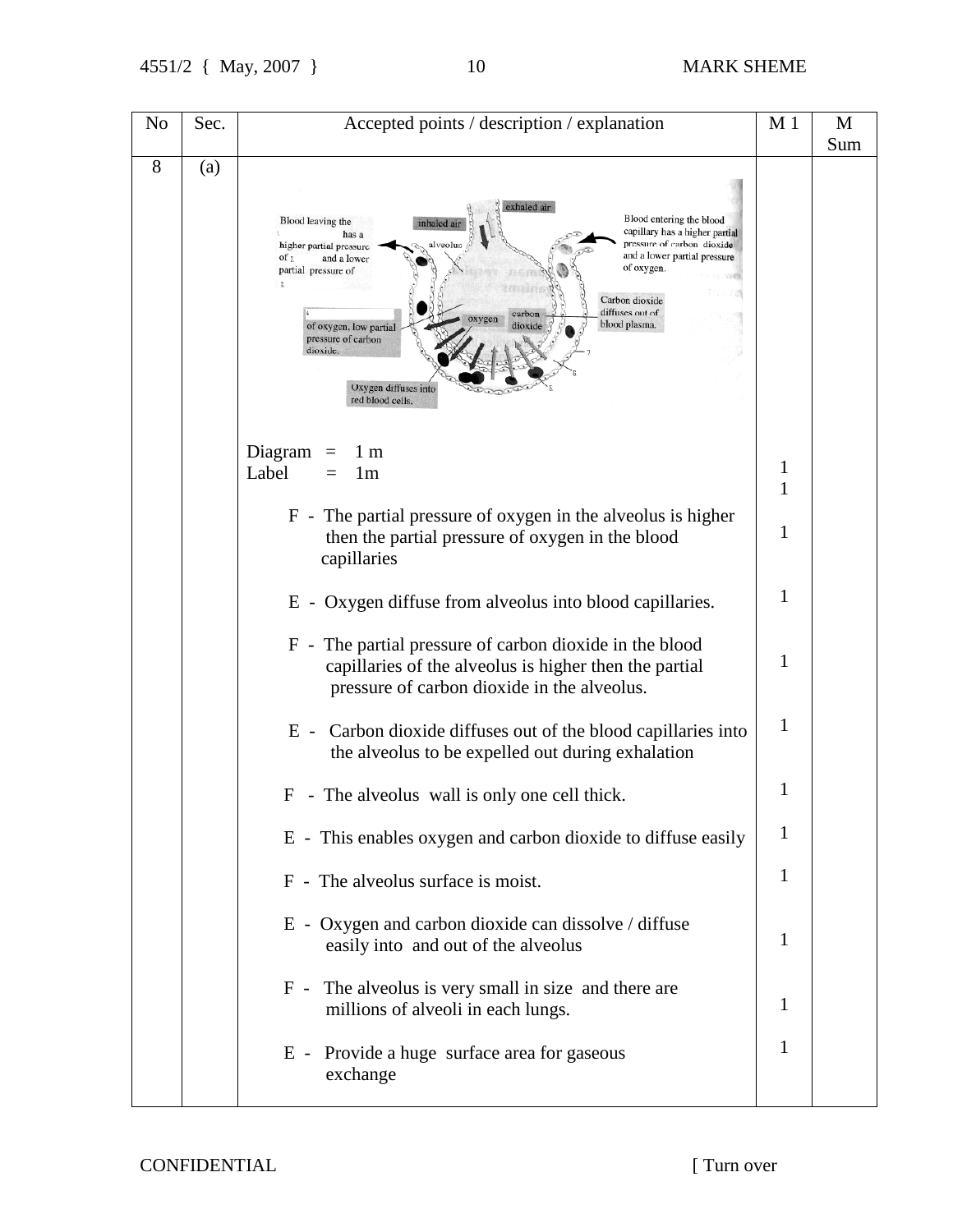|     | F - Large network of blood capillaries covering outer<br>surface of each alveolus.                                                                                                          |   |                       |
|-----|---------------------------------------------------------------------------------------------------------------------------------------------------------------------------------------------|---|-----------------------|
|     | F - The capillaries are also one cell thick                                                                                                                                                 | 1 |                       |
|     | E - To enable rapid diffusion of gases in the alveoli                                                                                                                                       | 1 | Max<br>$=12$<br>marks |
| (b) | Able to descibe how the content of carbon dioxide is regulated in<br>the body during strenuous exercise by using the figure given in the<br>question.                                       |   |                       |
|     | When the concentration of carbon dioxide increases as the<br>result of active cellular respiration during vigorous exercise,<br>the carbon dioxide reacts with water to form carbonic acid. | 1 |                       |
|     | This cause pH value in the blood drop.                                                                                                                                                      | 1 |                       |
|     | The drop in pH is detected by the central chemoreceptors in<br>the medulla oblongata                                                                                                        | 1 |                       |
|     | and detected by peripheral chemoreceptors (carotid bodies<br>and aortic bodies)                                                                                                             | 1 |                       |
|     | The central and peripheral chemoreceptors send nerve<br>impulses to the respiratory centre in the medulla oblongata.                                                                        | 1 |                       |
|     | The respiratory centre, in turn, sends nerve impulses to the<br>diaphragm and the intercostals muscles,                                                                                     | 1 |                       |
|     | causing the respiratory muscles to contract and relax faster.                                                                                                                               | 1 |                       |
|     | As a result, the breathing and ventilation rates increase                                                                                                                                   | 1 |                       |
|     | As excess carbon dioxide is eliminated from the body, the<br>carbon dioxide concentration and pH of the blood<br>return to normal.                                                          | 1 | Max<br>8<br>marks     |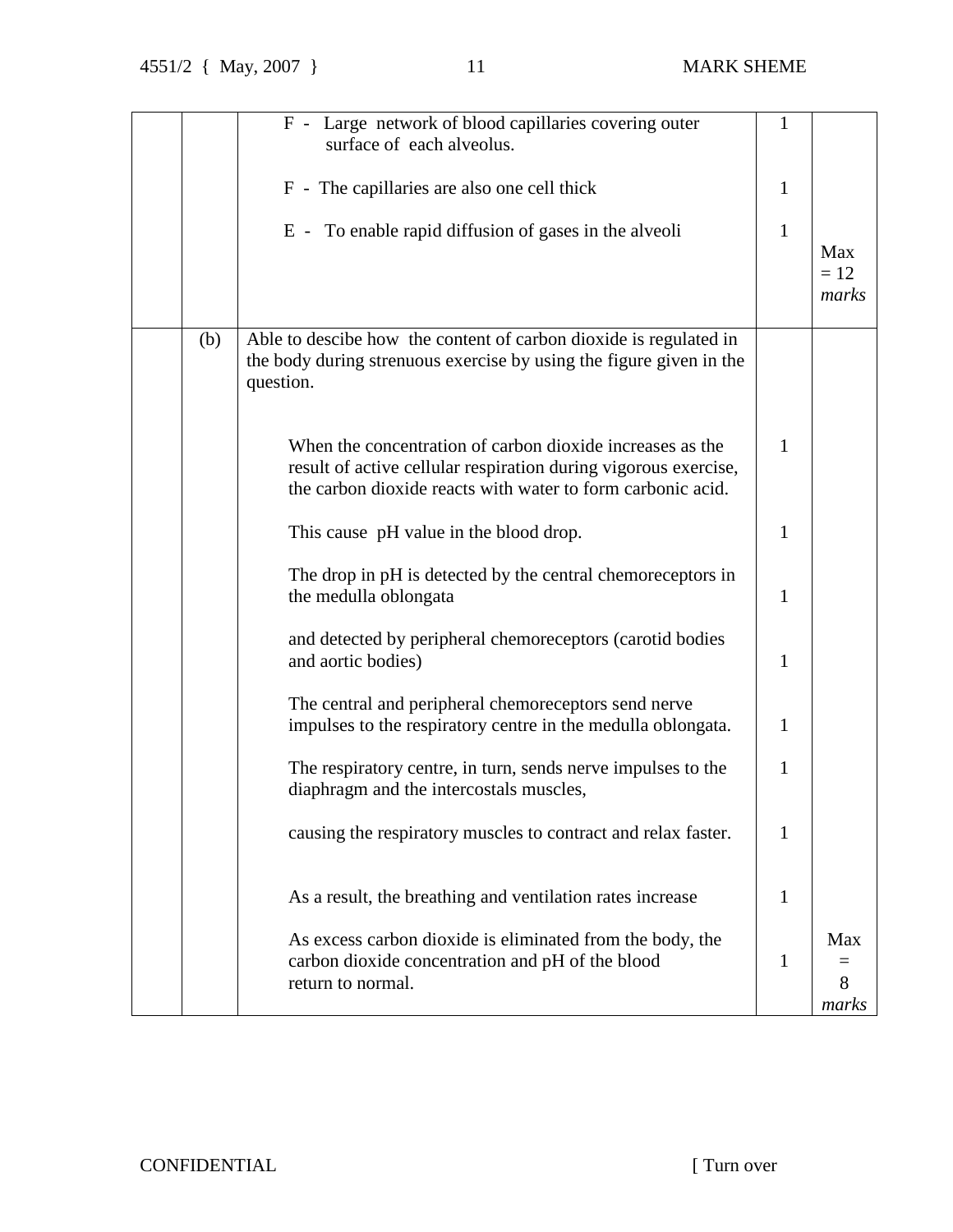| No.<br><b>Item</b> | <b>Section</b> | <b>Accepted point / Description / Explanation</b>                                                                                                            | $\mathbf{M1}$     | M <sub>2</sub><br><b>Sum</b> |
|--------------------|----------------|--------------------------------------------------------------------------------------------------------------------------------------------------------------|-------------------|------------------------------|
| 9                  | (a)            | Sources of greenhouse gases;<br>F1- Emission from exhaust of motor vehicles<br>E1- release a lot of carbon dioxide gas and into<br>atmosphere                | $\mathbf{1}$      |                              |
|                    |                |                                                                                                                                                              | 1                 |                              |
|                    |                | F2- Combustion of fossil fuel in factories<br>E2- releases a large amount of carbon dioxide gas into<br>atmosphere                                           | $\mathbf{1}$      |                              |
|                    |                | E3- and also releases oxides of nitrogen                                                                                                                     | 1<br>1            |                              |
|                    |                | F3- Uses of aerosol spray/air conditioner<br>E4- with contains CFC<br>E5- CFC cause ozone depletion with bring about<br>greenhouse effect                    | 1<br>1            |                              |
|                    |                | F4- Fermentation in ruminant animals / anaerobic<br>fermentation in paddy field                                                                              | 1<br>$\mathbf{1}$ |                              |
|                    |                | E6- release methane gas into atmosphere                                                                                                                      | 1                 |                              |
|                    |                | F5- use of inorganic fertilizer<br>E7- cause release of nitrogen oxide gas                                                                                   | 1                 | Max.<br>10                   |
| 9                  | (b)            | The formation of Greenhouse effect caused by;                                                                                                                |                   |                              |
|                    |                | P1 - Solar radiation penetrate earth atmosphere and<br>warm the Earth surface                                                                                | $\mathbf{1}$      |                              |
|                    |                | P2 - Part of heat energy is reflected back by Earth<br>surface to atmosphere in the form of infrared<br>radiation / light                                    | 1                 |                              |
|                    |                | P3 - Heat energy that are reflected back is trapped by<br>greenhouse gases (such as carbon dioxide, carbon<br>monoxide, oxides of nitrogen, methane and CFC) | 1                 |                              |
|                    |                | P4 - Human activities such as combustion of fossil<br>fuel by factories and vehicles increase the amount<br>of greenhouse gases                              | 1                 |                              |
|                    |                | P5 - Higher concentration of greenhouse gases on the<br>atmosphere course more reflected energy being<br>absorbed / trapped                                  | 1                 |                              |
|                    |                | P6 - This will increase the Earth temperature / cause<br>global warming                                                                                      | $\mathbf{1}$      | Max 5                        |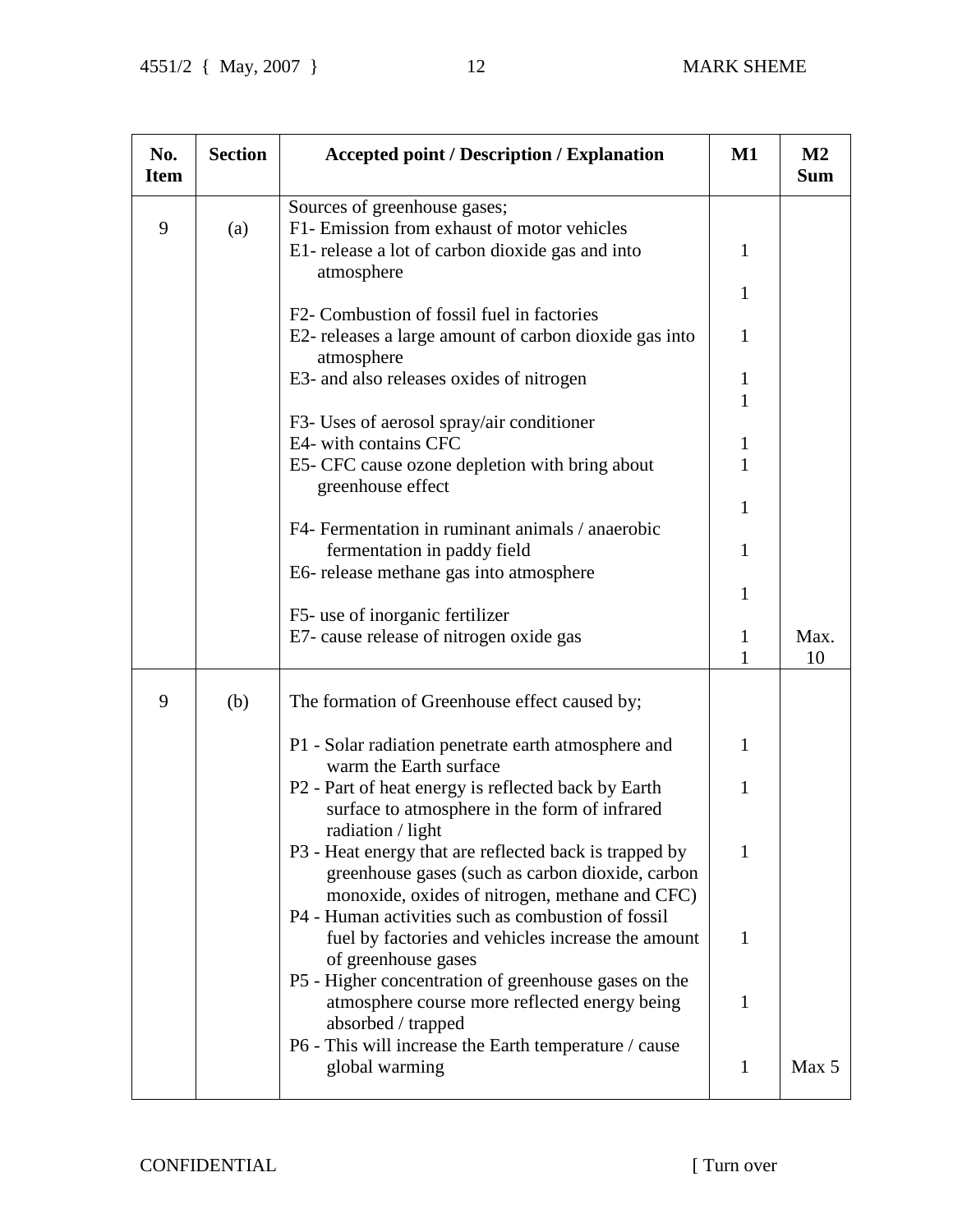| (c) | Effect of greenhouse effect on living things and<br>ecosystem;<br>P1 - Increase of carbon dioxide in atmosphere /<br>temperature of Earth will increase the rate of<br>photosynthesis / agriculture yield<br>P2 - Global warming / increase in earth temperature<br>will accelerate evaporation of water / reduce<br>soil humidity<br>P3 - Climatic change / changes in wind direction /<br>changes in distribution of rainfall bring about<br>storm / drought / flood<br>P4 - Melting of ice in north and south poles increase<br>sea level and cause flooding of low level areas | 1             |        |
|-----|------------------------------------------------------------------------------------------------------------------------------------------------------------------------------------------------------------------------------------------------------------------------------------------------------------------------------------------------------------------------------------------------------------------------------------------------------------------------------------------------------------------------------------------------------------------------------------|---------------|--------|
|     | P5 - Yield of crop / domestic animal reduced<br>P6 – Mass destruction of animals habitat result in                                                                                                                                                                                                                                                                                                                                                                                                                                                                                 | 1             | Max. 5 |
|     | the animal emigration<br>$P7$ – reduces of animal population                                                                                                                                                                                                                                                                                                                                                                                                                                                                                                                       | 1             |        |
|     |                                                                                                                                                                                                                                                                                                                                                                                                                                                                                                                                                                                    | <b>JUMLAH</b> | 20     |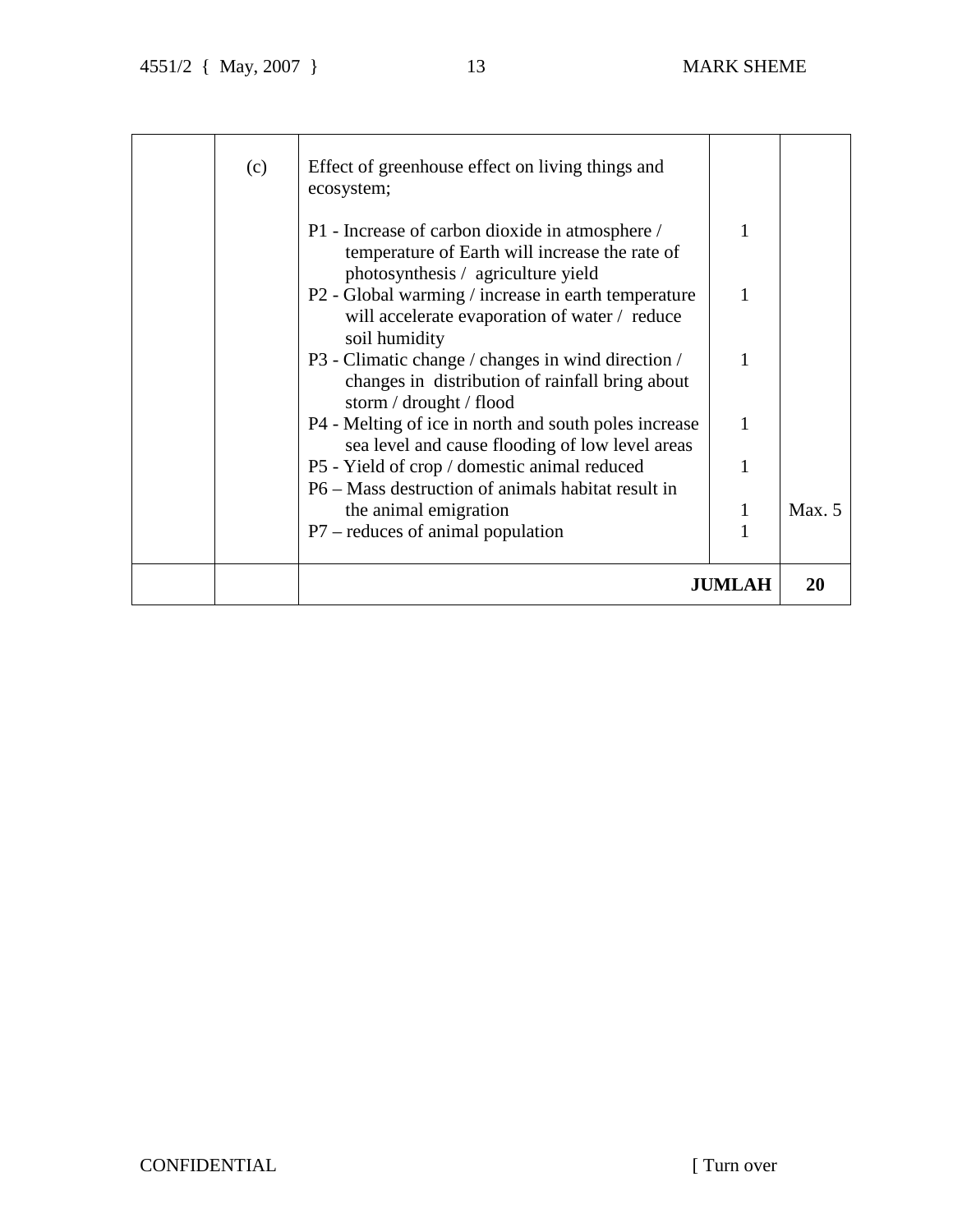CONFIDENTIAL [ Turn over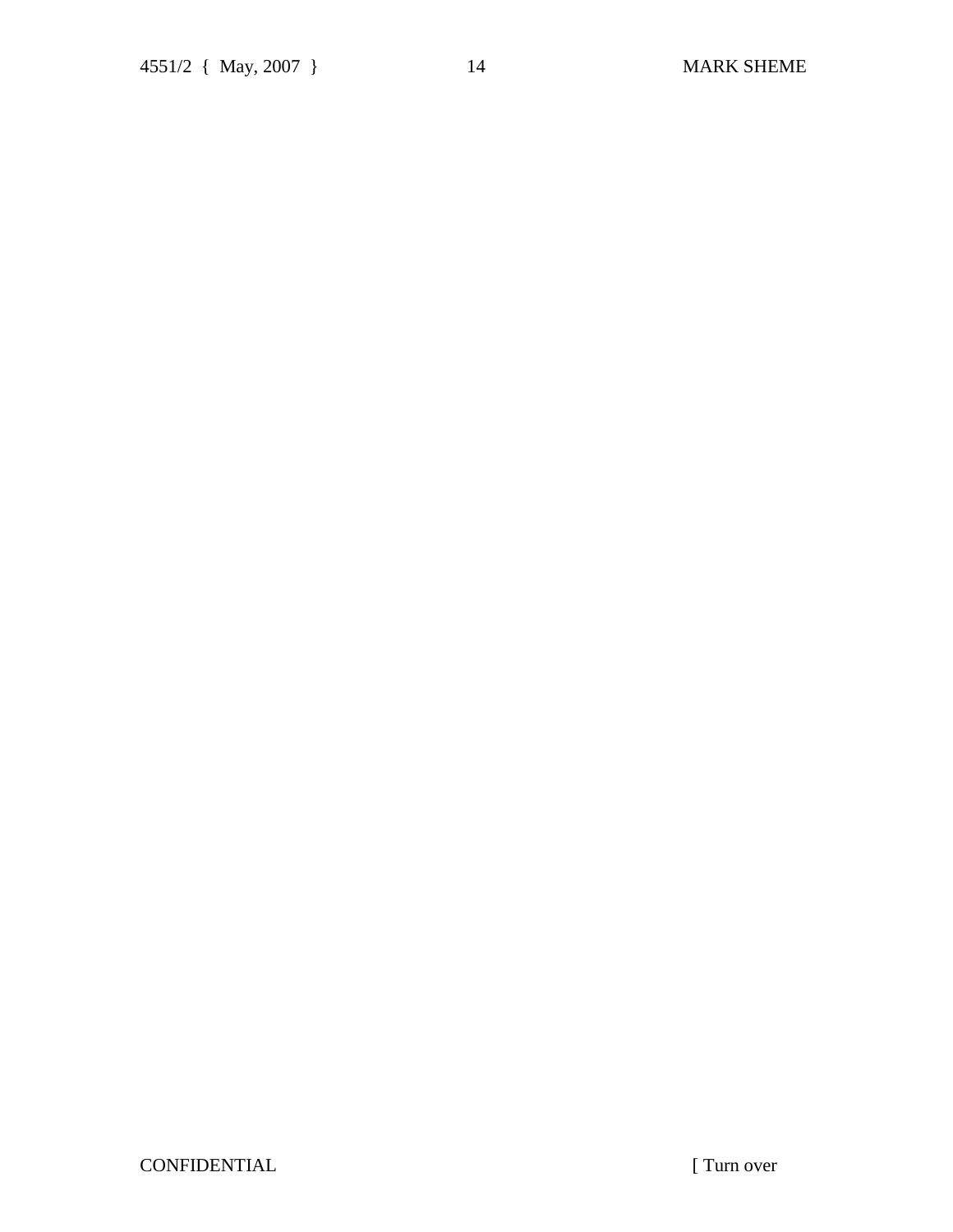#### MARK SCHEME / MIDYEAR EXAM. SBP 2007 BIOLOGY FORM 5 / PAPER 3

### **Question 1**

| Question | <b>Score</b>   | Criteria                                                                                                           | <b>Remarks</b> |
|----------|----------------|--------------------------------------------------------------------------------------------------------------------|----------------|
| 1(a)(i)  | 3              | Able to state two observations correctly.                                                                          |                |
|          |                | Sample answer                                                                                                      |                |
|          |                | 1. The final total length of the potato discs immersed in 0%                                                       |                |
|          |                | sucrose solution is 13.0cm                                                                                         |                |
|          |                |                                                                                                                    |                |
|          |                | 2. The final total length of the potato discs immersed in                                                          |                |
|          |                | 15% sucrose solution is 8.6cm                                                                                      |                |
|          |                |                                                                                                                    |                |
|          |                | 3. The final total length of the potato discs immersed in<br>3% sucrose solution is 11.4 cm                        |                |
|          |                |                                                                                                                    |                |
|          |                | 4. The final total length of the potato discs immersed in                                                          |                |
|          |                | 5% sucrose solution is 9.5 cm                                                                                      |                |
|          | $\overline{2}$ | Able to state 1 observation correctly/                                                                             |                |
|          |                | 2 observations but not so clearly                                                                                  |                |
|          | $\mathbf{1}$   | Able to give a general observation                                                                                 |                |
|          |                |                                                                                                                    |                |
| a(ii)    | 3              | Able to state a correct inference for each observation.                                                            |                |
|          |                | Sample answer                                                                                                      |                |
|          |                |                                                                                                                    |                |
|          |                | 1. For the 0% sucrose solution/distilled water, or 3 %<br>sucrose solution the increase in length is caused by the |                |
|          |                | diffusion of water molecules into the cell sap by osmosis.                                                         |                |
|          |                |                                                                                                                    |                |
|          |                | 2. For the 15% sucrose solution, the decrease in length is                                                         |                |
|          |                | caused by the diffusion of water molecules out of the cell                                                         |                |
|          |                | sap by osmosis.                                                                                                    |                |
|          |                | 3. For the 5% sucrose solution, there is no change in                                                              |                |
|          |                | length as the rate of diffusion of water molecules into the                                                        |                |
|          |                | cell sap is the same as the rate of diffusion of water                                                             |                |
|          |                | molecules out of the cell sap. No osmosis occurred.                                                                |                |
|          | $\overline{2}$ | Able to state at least one inference correctly/2<br>inference but incomplete.                                      |                |
|          | $\mathbf{1}$   | Able to state 1 inference but incomplete                                                                           |                |
|          |                |                                                                                                                    |                |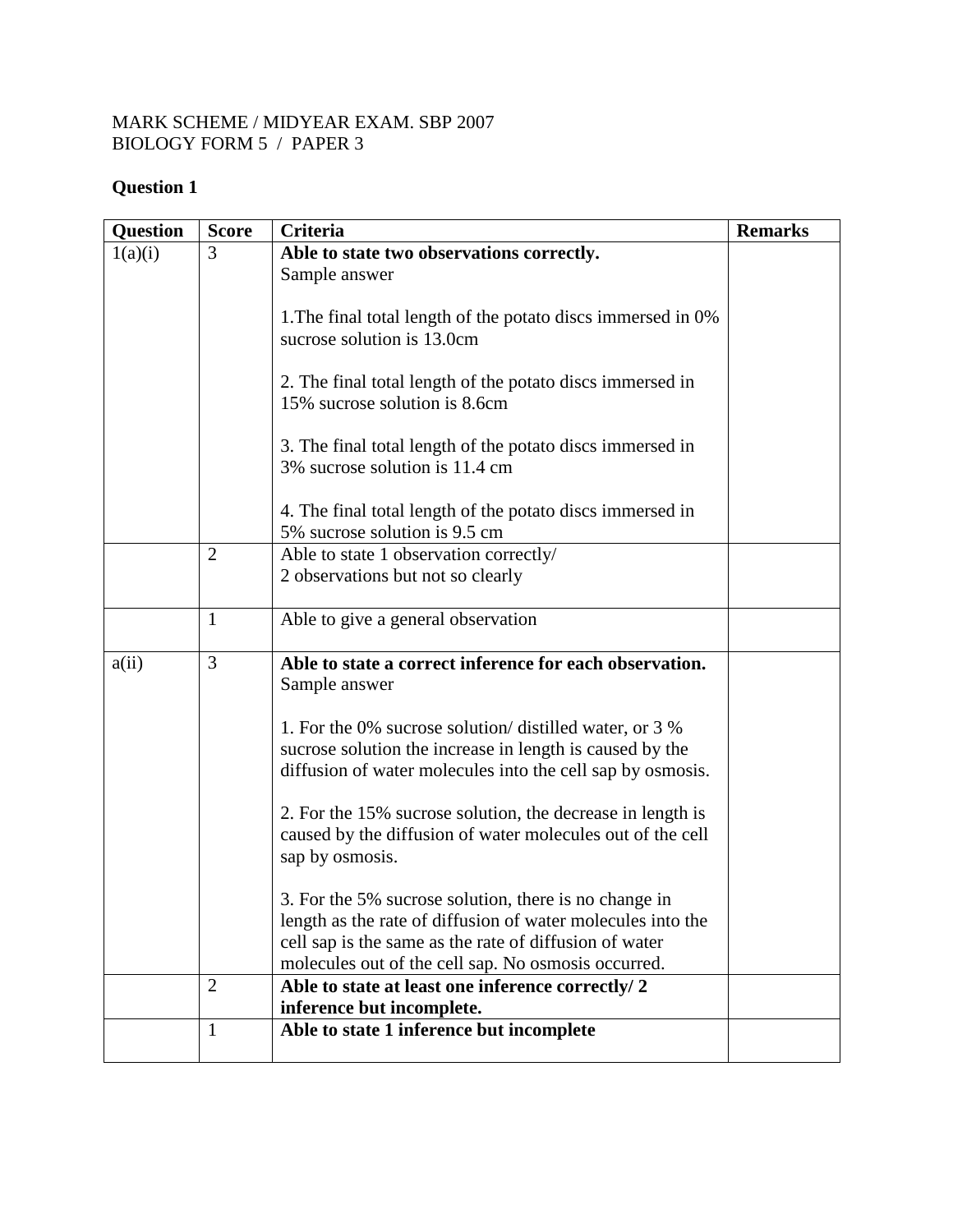| (b)         | 3<br>$\overline{2}$ | Able to give all correct measurements :<br>Group $P: 13.0$ cm<br>Group $Q: 11.4$ cm<br>Group $R: 9.5$ cm<br>Group $S : 8.6$ cm<br>3 correct                                                                                                                                                                   |                                                                                                                                                                                                                           |                |
|-------------|---------------------|---------------------------------------------------------------------------------------------------------------------------------------------------------------------------------------------------------------------------------------------------------------------------------------------------------------|---------------------------------------------------------------------------------------------------------------------------------------------------------------------------------------------------------------------------|----------------|
|             | $\mathbf{1}$        | 2 correct                                                                                                                                                                                                                                                                                                     |                                                                                                                                                                                                                           |                |
| $(c)$ $(i)$ | 3                   | the variables correctly.<br>Sample answer                                                                                                                                                                                                                                                                     | Able to state all the variables and method of operating                                                                                                                                                                   |                |
|             |                     | <b>Variables</b><br>Manipulated:<br>Concentration of<br>sucrose solutions<br><b>Responding:</b><br>Final length of potato<br>discs/ Change in length<br>of potato discs/<br>percentage change in<br>length of potato discs.<br><b>Controlled variable:</b><br>Duration of immersion/<br>Size of potato discs/ | <b>Method</b><br>Use different concentration<br>of sucrose solutions:<br>0%,3%,5% and 15%<br>Measure the final length by<br>using the given scale.<br>Fix the time duration for the<br>immersion of the potato<br>discs./ |                |
|             |                     | volume of sucrose<br>solutions                                                                                                                                                                                                                                                                                | Fix the diameter of the potato<br>discs by using the same cork<br>borer for all the discs /<br>measure the same volume of<br>sucrose solutions using a<br>measuring cylinder,                                             |                |
|             | $\overline{2}$      |                                                                                                                                                                                                                                                                                                               | Able to state only 2 variables and methods correctly                                                                                                                                                                      |                |
|             | $\mathbf{1}$        | <b>Criteria</b>                                                                                                                                                                                                                                                                                               | Able to state only 1 variable and 1 method correctly                                                                                                                                                                      | <b>Remarks</b> |
| (c)(ii)     | 3                   | following criteria:<br>K1 : State the manipulated variable<br>K2 : State the responding variable<br>K3 : Relate K1 with K2                                                                                                                                                                                    | Able to state the hypothesis correctly based on the                                                                                                                                                                       |                |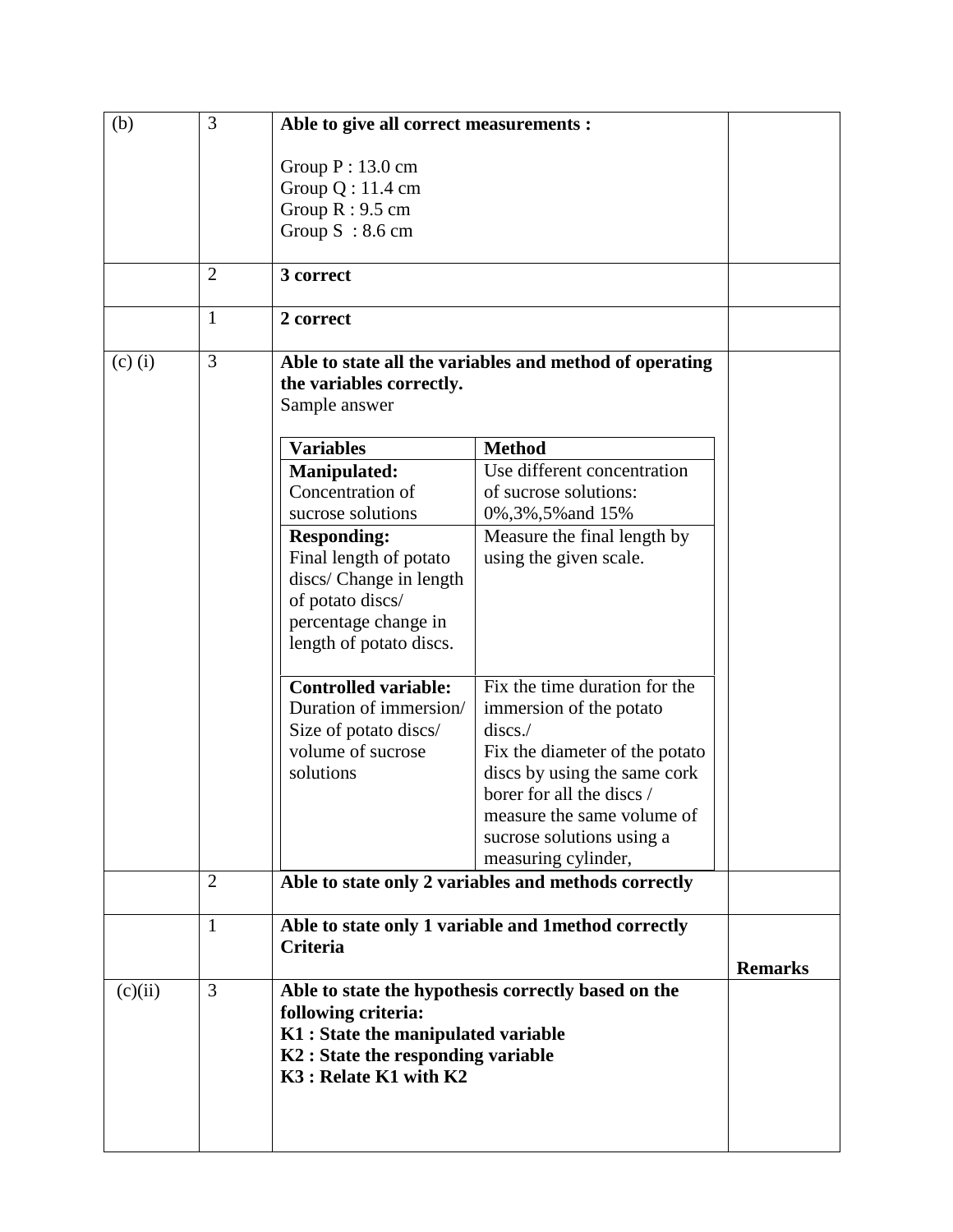|          |                | Sample answer                                                                                                                                                                                                     |                                              |         |                |         |              |
|----------|----------------|-------------------------------------------------------------------------------------------------------------------------------------------------------------------------------------------------------------------|----------------------------------------------|---------|----------------|---------|--------------|
|          |                | The higher the concentration of the sucrose solution the                                                                                                                                                          |                                              |         |                |         |              |
|          | $\overline{2}$ | shorter the length of the potato discs.                                                                                                                                                                           |                                              |         |                |         |              |
| (d)(i)   | 1              | Able to state the hypothesis but less accurate.<br>Able to state idea of the hypothesis.<br>Sample answer                                                                                                         |                                              |         |                |         |              |
|          |                | Aspect                                                                                                                                                                                                            | Concentration of sucrose<br>solutions $(\%)$ |         |                |         |              |
|          |                |                                                                                                                                                                                                                   | $\theta$                                     |         | 5              |         | No marks     |
|          |                |                                                                                                                                                                                                                   |                                              | 3       |                | 15      | allocated as |
|          |                | Original                                                                                                                                                                                                          | 9.5                                          | 9.5     | 9.5            | 9.5     | the data     |
|          |                | length/cm                                                                                                                                                                                                         |                                              |         |                |         | obtained is  |
|          |                | Final length/cm                                                                                                                                                                                                   | 13.0                                         | 11.4    | 9.5            | 8.6     | for plotting |
|          |                | Change in<br>length/cm                                                                                                                                                                                            | $+3.5$                                       | $+1.9$  | $\overline{0}$ | $-0.9$  | the graph.   |
|          |                | Percentage change                                                                                                                                                                                                 | $+36.84$                                     | $+20.0$ | $\overline{0}$ | $-9.47$ |              |
|          |                | in length/%                                                                                                                                                                                                       |                                              |         |                |         |              |
| (d)(ii)  | 3              | Graph drawn according to the following:                                                                                                                                                                           |                                              |         |                |         |              |
|          |                | 1. x axis and y axis with correct scales and units<br>2. correct transfer of points/coordinates<br>3. correct shape of curve                                                                                      |                                              |         |                |         |              |
|          | $\overline{2}$ | Any 2 criteria correct                                                                                                                                                                                            |                                              |         |                |         |              |
|          | 1              | Any 1 criteria correct                                                                                                                                                                                            |                                              |         |                |         |              |
| (d)(iii) | 3              | Sample answer<br>Concentration of sucrose solution which is isotonic to the<br>cell sap is 5%                                                                                                                     |                                              |         |                |         |              |
|          |                | E: From the graph the point where the graph cuts the $x$<br>axis indicates the concentration of the sucrose solution<br>that does not cause any changes to the length of the potato<br>discs/no osmosis occurred. |                                              |         |                |         |              |
|          | $\overline{2}$ | Able to state the value correctly but no unit<br>and correct explanation given.                                                                                                                                   |                                              |         |                |         |              |
|          | $\mathbf{1}$   | Able to state value correctly but no explanation.                                                                                                                                                                 |                                              |         |                |         |              |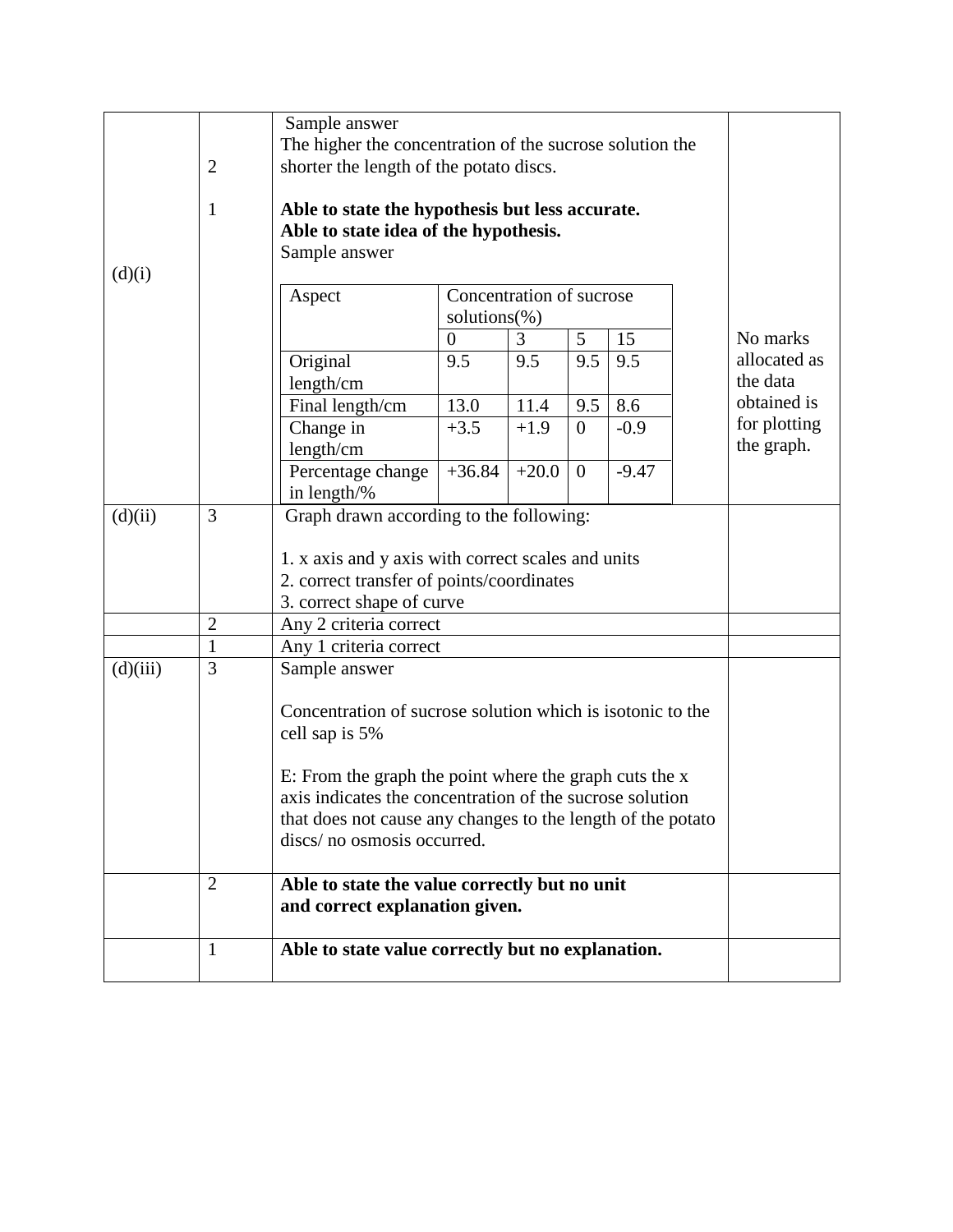| (e)             | 3<br>$\overline{2}$<br>1 | Able to give correct prediction based on scientific<br>reasoning<br>Sample answer<br>The spinach stem strips will become shrunken and<br>soft/flexible and curved inwards with the epidermis on the<br>outside as water leaves the exposed tissues and not<br>through the impermeable epidermis<br>Able to give incomplete prediction<br>Able to give a general idea only                                                                                                                                             |               |
|-----------------|--------------------------|-----------------------------------------------------------------------------------------------------------------------------------------------------------------------------------------------------------------------------------------------------------------------------------------------------------------------------------------------------------------------------------------------------------------------------------------------------------------------------------------------------------------------|---------------|
| <b>Question</b> | <b>Score</b>             | <b>Criteria</b>                                                                                                                                                                                                                                                                                                                                                                                                                                                                                                       | <b>Remark</b> |
| (f)             | 3                        | Able to relate changes in time with the length of the<br>potatoes.<br>Sample answer<br>The longer the time of immersion, the longer the length of<br>the potato discs until the maximum length is reached.                                                                                                                                                                                                                                                                                                            |               |
|                 | $\overline{2}$           | Able to state the prediction but incomplete.                                                                                                                                                                                                                                                                                                                                                                                                                                                                          |               |
|                 | $\mathbf{1}$             | Able to give a general idea                                                                                                                                                                                                                                                                                                                                                                                                                                                                                           |               |
| (g)             | 3                        | Able to include all the following criteria:<br>K1: Movement of water molecules<br>K2: Across the plasma membrane/semi permeable<br>membrane<br>K3: Show difference in concentration between the cell<br>sap and the sucrose solutions.<br>Sample answer<br>A process in which water molecules enter or leave the<br>potato discs across the plasma membranes of the potato<br>cells when there is a difference in osmotic concentration/<br>concentration gradient between the cell sap and the<br>sucrose solutions. |               |
|                 | $\overline{2}$           | Able to give incomplete definition/ complete definition                                                                                                                                                                                                                                                                                                                                                                                                                                                               |               |
|                 |                          | but conceptual                                                                                                                                                                                                                                                                                                                                                                                                                                                                                                        |               |
|                 | $\mathbf{1}$             | Able to give a general idea                                                                                                                                                                                                                                                                                                                                                                                                                                                                                           |               |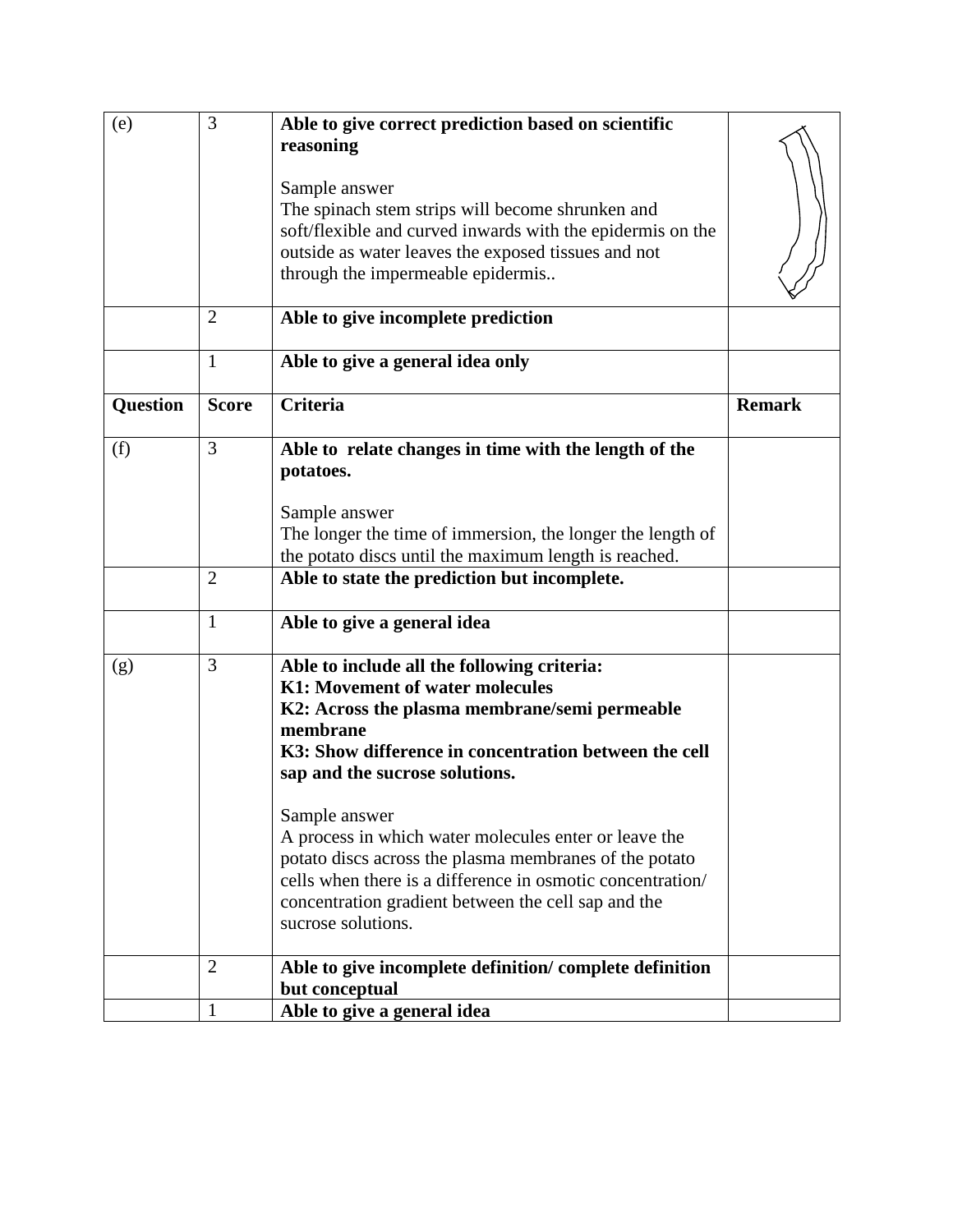| (h) | 3 | Able to classify correctly and completely<br>Sample answer |                     |  |
|-----|---|------------------------------------------------------------|---------------------|--|
|     |   | 0% sucrose/distilled<br>water                              | Hypotonic solution  |  |
|     |   | 3% sucrose                                                 | Hypotonic solution  |  |
|     |   | 5% sucrose                                                 | Isotonic solution   |  |
|     |   | 15% sucrose                                                | Hypertonic solution |  |
|     | 2 | Able to give 2 classification correctly                    |                     |  |
|     |   | Able to give 1 classification correctly                    |                     |  |

# **Question 2**

| Aspect                       | Score          | Criteria / Performance indicator                                   |
|------------------------------|----------------|--------------------------------------------------------------------|
| 1. Statement of the problem  | 3              | Complete as given in the suggested answer                          |
|                              | $\overline{2}$ | The statement shows relationship to the hypothesis                 |
|                              | $\mathbf{1}$   | At the level of an idea only                                       |
| 2. Hypothesis                | 3              | Complete as given in the suggested answer / able to                |
|                              |                | show the relationship between the manipulated and                  |
|                              |                | the responding variable.                                           |
|                              | 2              | There is a relatonship between the two variables but               |
|                              |                | not clearly / properly indicated / expressed                       |
|                              | 1              | At the level of an idea only                                       |
| 3. Apparatus / Materials     | 3              | Complete as given in the suggested answer                          |
|                              | $\overline{2}$ | Must include the main apparatus/ materials, at least               |
|                              |                | able to get the results.                                           |
|                              | $\mathbf{1}$   | At the level of an idea only                                       |
| 4. Procedure                 | 3              | Complete as given in the suggested answer                          |
|                              | $\overline{2}$ | At least must include steps 1, 3,5 and 7                           |
|                              | 1              | At the level of an idea only                                       |
| 5. Planning of investigation | 3              | Should contain the following report titles: from<br>S <sub>2</sub> |
|                              |                | to S <sub>8</sub>                                                  |
|                              | $\overline{2}$ | Should at least contain the following report titles :              |
|                              |                | S2, S3, S4, S5 and S7                                              |
|                              | $\mathbf{1}$   | Should at least contain the following report titles:               |
|                              |                | S3, S5 and S7                                                      |
| Bonus points<br>6            | $\overline{2}$ | The variables, technique and tabulation of results are             |
|                              |                | correct                                                            |
|                              |                | Any two of the above aspects are correct.                          |

Total mark is 17.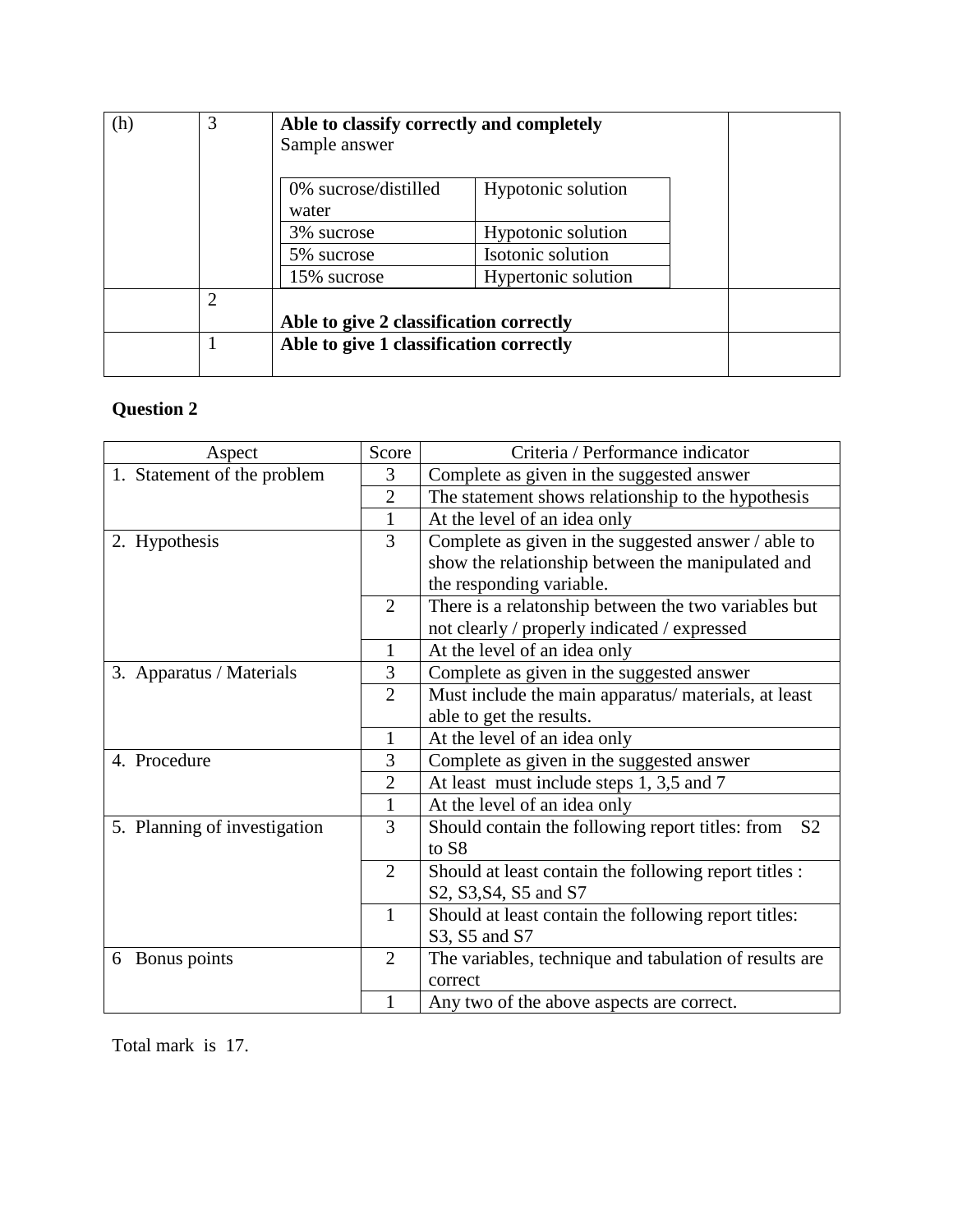# Suggested Answer:

| No             | <b>Bhg</b>                         | Fakta / Penerangan                                                                                                                                                                                                                                                                                                                                                                                                                                      | M <sub>1</sub> | M <sub>2</sub> |
|----------------|------------------------------------|---------------------------------------------------------------------------------------------------------------------------------------------------------------------------------------------------------------------------------------------------------------------------------------------------------------------------------------------------------------------------------------------------------------------------------------------------------|----------------|----------------|
| $\overline{2}$ |                                    | Suggested answer:                                                                                                                                                                                                                                                                                                                                                                                                                                       |                |                |
| S <sub>1</sub> | Aim / Objective                    | To compare the level of water pollution at different<br>locations of the Gelam river                                                                                                                                                                                                                                                                                                                                                                    |                |                |
| S <sub>2</sub> | <b>Statement of</b><br>the problem | Does water at different locations / places of the Gelam<br>river have different level of pollution? //<br>Is the level of water pollution at different places /<br>locations in Gelam river different?                                                                                                                                                                                                                                                  |                |                |
| S <sub>3</sub> | <b>Hypothesis</b>                  | The level of water pollution at different locations / places<br>in the Gelam river is different                                                                                                                                                                                                                                                                                                                                                         |                |                |
| S <sub>4</sub> | Variables:                         |                                                                                                                                                                                                                                                                                                                                                                                                                                                         |                |                |
|                | Man. Variable                      | Water samples at different locations $\frac{1}{2}$ places $\frac{1}{2}$ at locations<br>X, Y and Z of Gelam river                                                                                                                                                                                                                                                                                                                                       |                |                |
|                | Resp. Variable                     | Comparative value of B.O.D / degree of water pollution at<br>the locations $X, Y$ and $Z$ //<br>Time taken for blue colour (of water) to decolourise /                                                                                                                                                                                                                                                                                                  |                |                |
|                | Fixed variable                     | change to colourless<br>Volume of water samples, concentration of methylene blue<br>solution, volume of methylene blue solution<br>$($ any one)                                                                                                                                                                                                                                                                                                         |                |                |
| S <sub>5</sub> | <b>Apparatus</b>                   | Reagent bottles with stopper, dropper / pasteur pipette,<br>stop watch / watch, beakers, syringes                                                                                                                                                                                                                                                                                                                                                       |                |                |
|                | <b>Materials</b>                   | 0.1% Methylene blue solution, water samples from<br>locations X, Y and Z.                                                                                                                                                                                                                                                                                                                                                                               |                |                |
| S <sub>6</sub> | Technique of<br>investigation      | Observing, measuring and comparing the BOD level /<br>level of pollution of water samples// time taken for<br>decolourisation of blue colour of the water samples.                                                                                                                                                                                                                                                                                      |                |                |
| S7             | <b>Procedure</b>                   | Water samples are collected from three different<br>1.<br>$locations / stations X, Y, and Z of the Gelam river$<br>Water samples from stations $X, Y$ and $Z$ are filled into<br>2.<br>reagent bottles labelled X, Y and Z respectively (or<br>any other labels)<br>3. A syringe is used to add 1 ml of 0.1% methylene blue<br>solution to the base of each of the reagent bottle.<br>The reagent bottles are closed quickly but do not<br>4.<br>shake. |                |                |
|                |                                    | 5. All the bottles are placed in a dark cupboard and the<br>stopwatch is started/activated.                                                                                                                                                                                                                                                                                                                                                             |                |                |